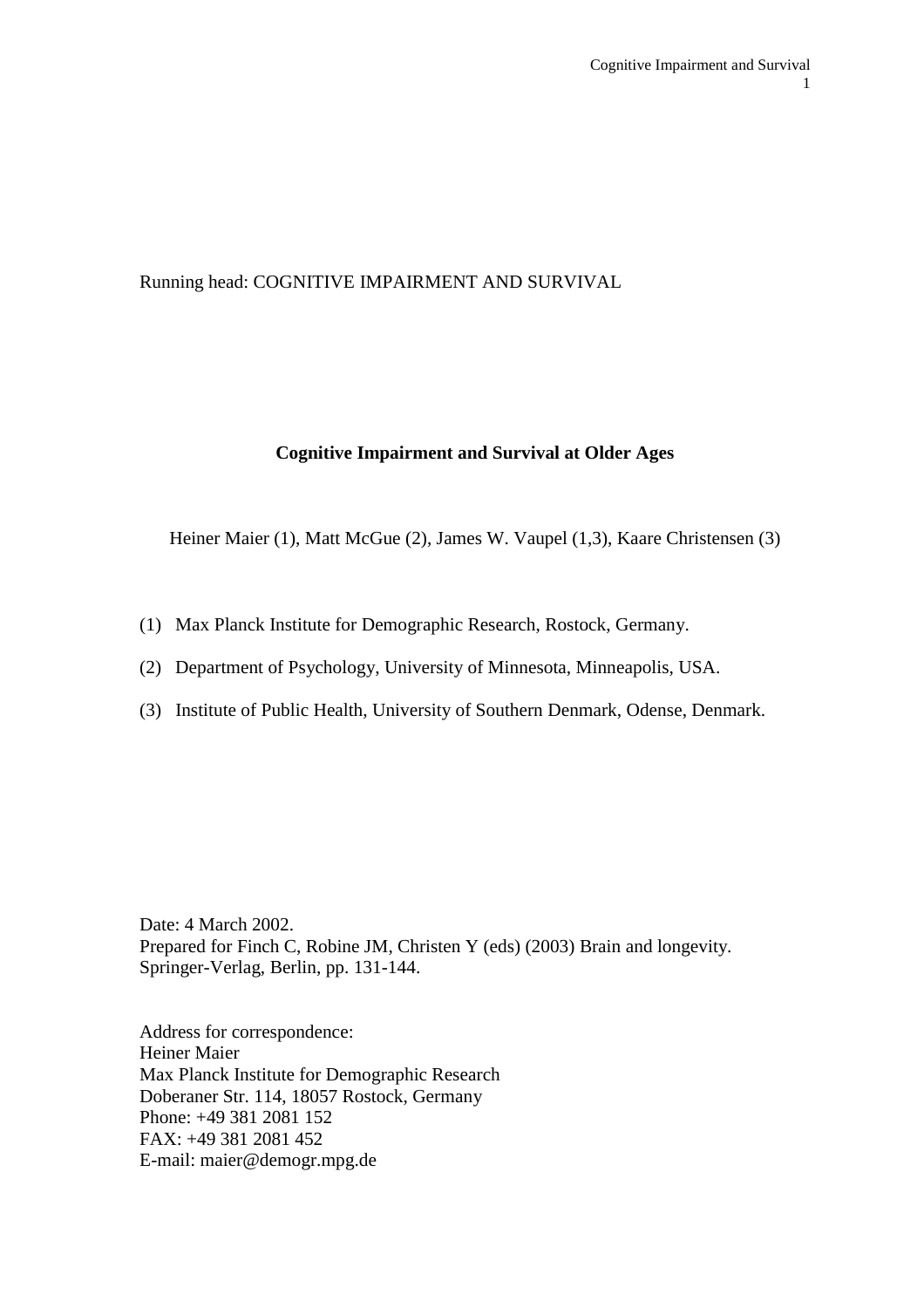### **Abstract**

Several studies suggest that cognitive impairment is a risk factor for mortality among older adults. However, the mechanisms that generate the association between cognitive function and survival are not well understood. Proposals attempting to explain why the association is observed focus on the role of health and diseases and on terminal decline. Poor health may affect both cognitive function and survival, and the association between cognitive impairment and mortality could be spurious. The terminal decline hypothesis suggests that factors related to the death of the individual cause a decline in intellectual performance, and that the onset of this decline may be detected in some instances several years prior to the death of the persons.

We investigated these issues in a sample of 2,401 Danish twins aged 75 years and older. At baseline in 1995 the Mini-Mental State Exam was administered to assess participants' cognitive functioning, and subjective and objective health measures were also collected. We related cognitive function to 6-year survival. As expected, cognitive impairment was associated with an increased risk of death. Interestingly, this effect was attenuated but not eliminated after statistical controls for a number of health measures, suggesting that the association between cognitive function and survival is robust and can only in part be attributed to health factors.

A second set of analyses addressed the terminal decline hypothesis. Surviving participants were re-contacted and re-interviewed in 1997 and 1999. A total of 984 individuals participated in all three waves. Consistent with the terminal decline hypothesis, there was evidence that decline in cognitive function was more pronounced among the deceased when compared to the survivors. However, a history of cognitive decline did not predict mortality above and beyond the current level of cognitive functioning.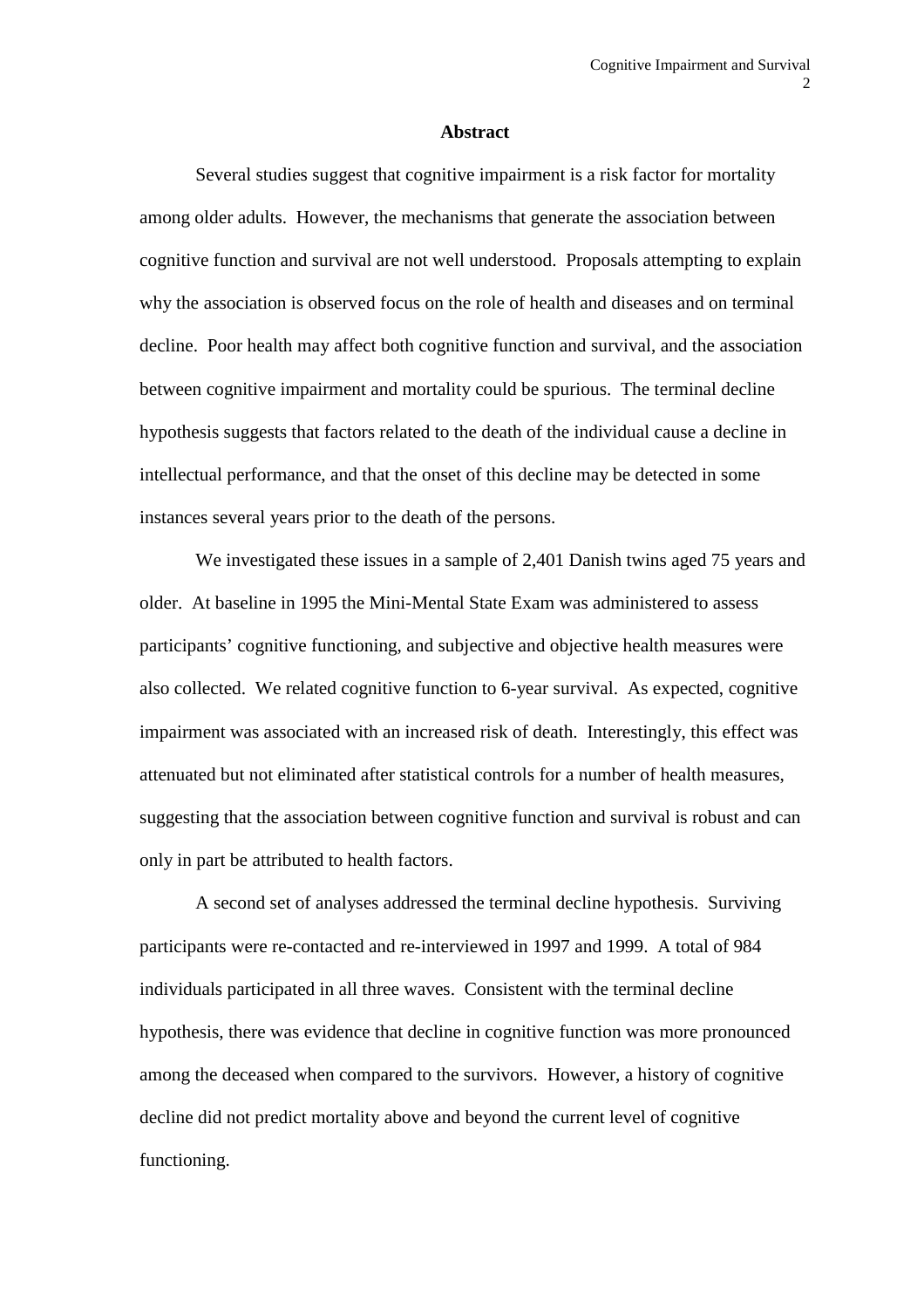### **Introduction**

With aging, both "normal" senescent age-related changes and late-onset diseases may affect the brain, producing declines in performance and resulting in mild or severe cognitive impairment. In contemporary industrialized societies, approximately 5 to 10 percent of the population aged more than 65 years suffer from dementia. Milder cognitive dysfunction is estimated to be at least two times as prevalent (Graham et al. 1997). Cognitive impairment represents a major public health burden with adverse psychosocial and economic consequences for the affected persons and their families. There are also a number of research reports suggesting that cognitive impairment predicts subsequent mortality (for reviews see Berg 1996; Siegler 1975; Small and Bäckman 1999).

Understanding the pattern in determinants of late-life survival becomes increasingly important as the population ages (Christensen and Vaupel 1996). However, the mechanisms that generate the association between cognitive impairment and mortality are not well understood. It has often been speculated that the association arises as a consequence of other factors. In the present study we examined two groups of potentially confounding covariates; namely indicators of socioeconomic status and indicators of health. It is known that persons with higher socioeconomic status tend to live longer (Kitagawa and Hauser 1973). It is also known that socioeconomic status and cognitive function are correlated (Lindenberger and Baltes 1997), and the observed association between cognitive function and survival could be due to the higher socioeconomic status of those with higher cognitive scores.

A similar argument has been made for health factors (Small and Bäckman 1999). Morbidity has an impact on cognitive performance (van Boxtel et al. 1998) as well as on mortality. Thus the association between cognitive impairment and mortality could be spurious, perhaps entirely due to health factors. In context of the present study we had access to several health measures and we explored whether inclusion of these measures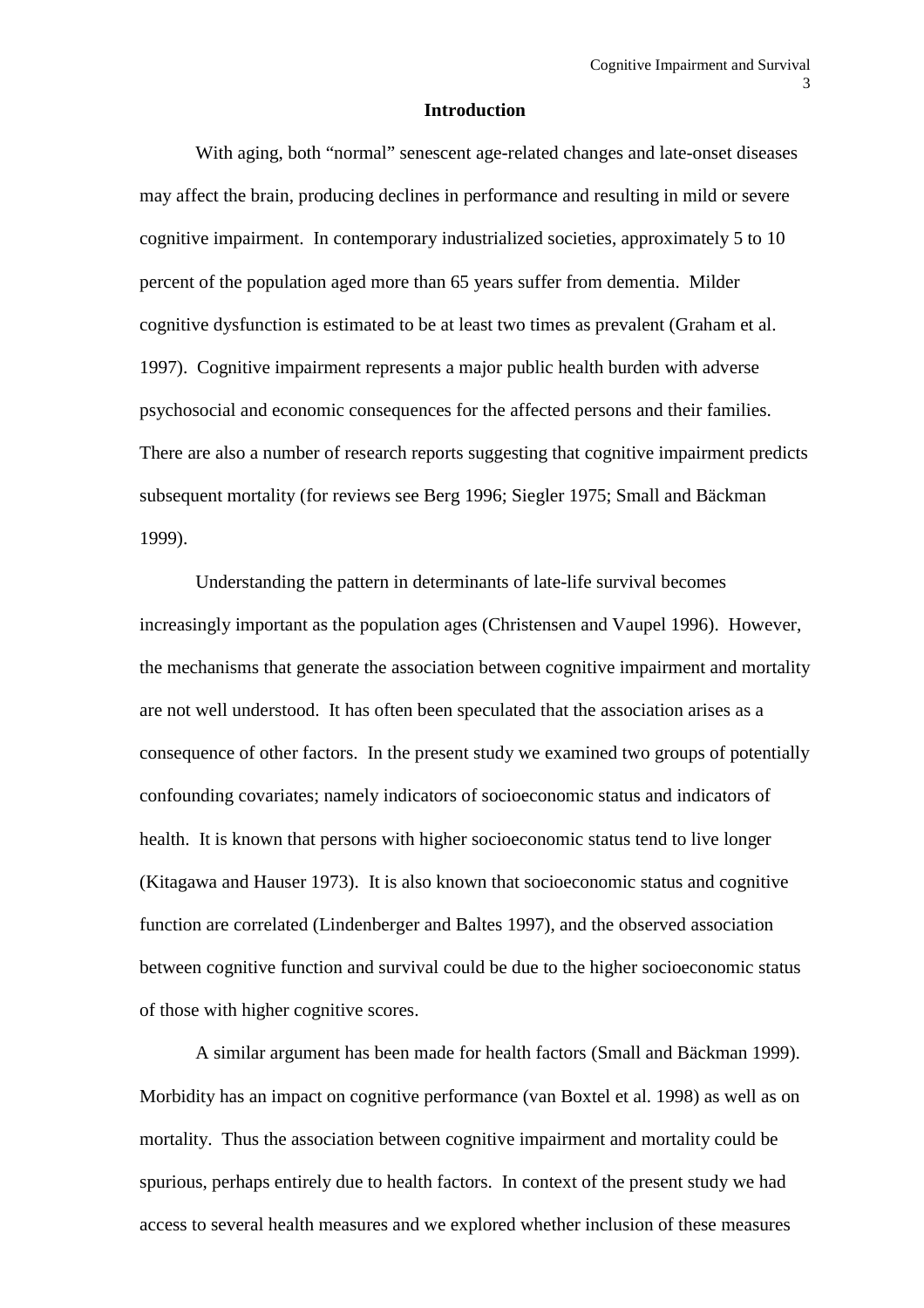would attenuate or even eliminate the association between cognitive function and survival.

It has also been argued that it is not the level of cognitive function that is important when it comes to mortality and survival, but rather change and decline in function. Specifically, it could be that the cognitive status is much less important than a trajectory or history of decline. Kleemeier (1962) proposed the so-called terminal decline hypothesis, which is still widely entertained today. The hypothesis suggests "that factors related to the death of the individual cause a decline in intellectual performance, and that the onset of this decline may be detected in some instances several years prior to the death of the person" (Kleemeier 1962, p. 293). If this were the case, then we would expect that every sample of older persons includes a number of individuals in their terminal decline phase, and consequently, associations between baseline cognitive function and mortality risk would be observed. Convincing empirical demonstration of terminal decline has remained somewhat elusive, because it is very difficult to separate death-related changes from normative age-related decrements in cognitive function. It is also unclear whether most or all people are eventually affected by terminal decline. It could be that only subgroups are susceptible to death-related decline in function, such as people with Alzheimer's disease. In the context of the present study we first explored whether terminal decline was present in a sample of persons aged 75 years and older. In a second step we investigated whether a history of decline was associated with mortality, above and beyond the current level of cognitive function.

### **Data and Method**

## Study Population and Sample

Our data came from the Longitudinal Study of Aging Danish Twins (Christensen et al. 1999), a population-based Danish twin study. In March 1995 a survey was conducted among all Danish twins who were 75 years or older. Among the 3,099 individuals in the study population, extensive interview information was obtained on

4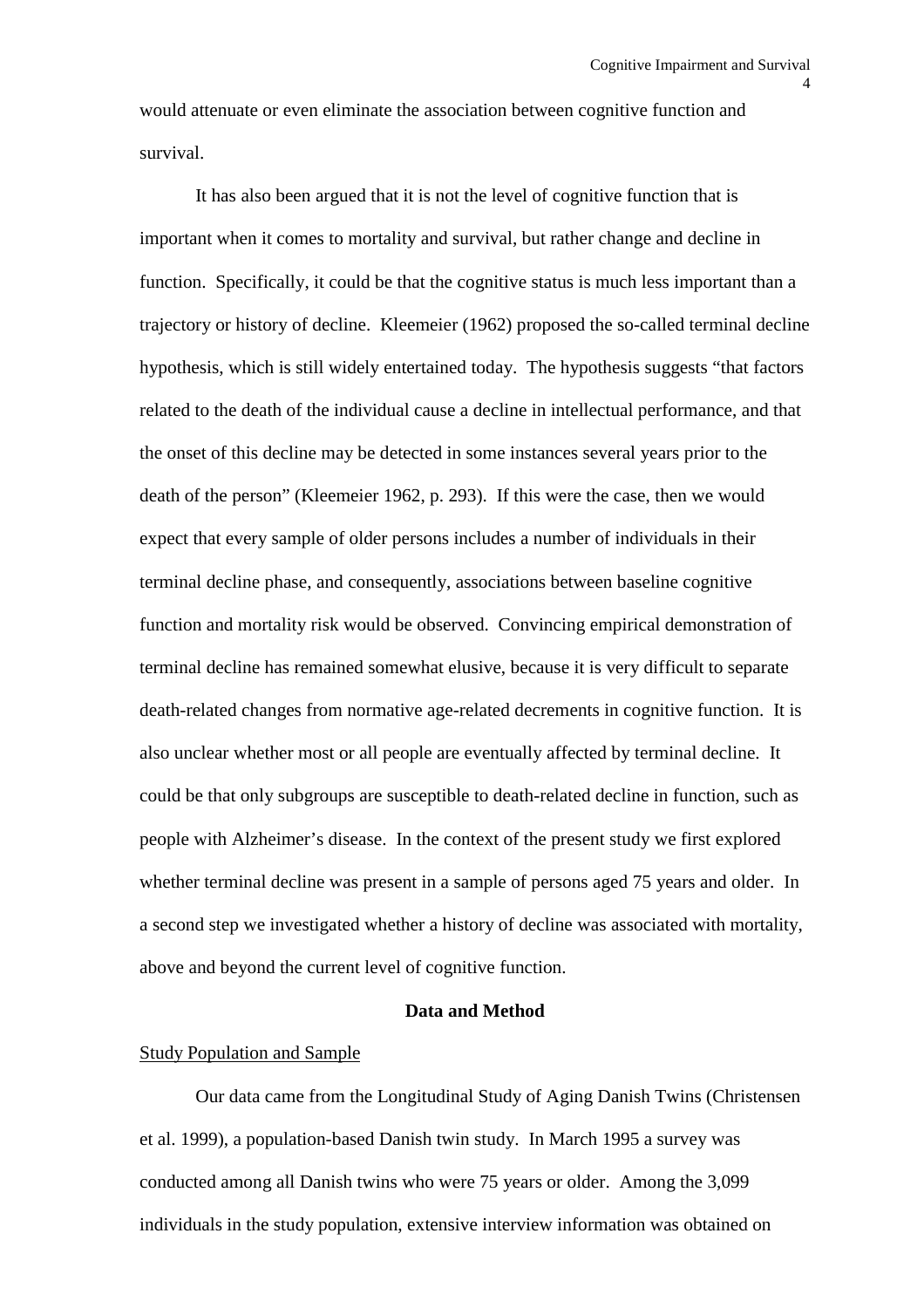2,401 individuals, corresponding to a participation rate of 77%. Interviews were conducted at the twin's residence. When a twin was unable to participate due to physical or mental handicaps, a proxy-responder was sought (closest relative). A total of 2,188 interviews were conducted with twins, and 213 interviews were conducted with proxies.

In 1997 and again in 1999, the surviving participants were re-contacted and the survey was repeated. 1,595 twins (81% of the surviving 1995 participants) were reinterviewed in the 1997 wave. 984 twins (74% of the surviving two-wave participants) were re-interviewed in the 1999 wave.

#### Measure of Cognitive Impairment

The Mini-Mental State Examination (MMSE; Folstein et al. 1975) was used to assess cognitive impairment. The MMSE is a short interviewer-administered test including brief measures of calculation, language, orientation, recall and registration, with scores ranging from 0 to 30. For the purpose of the present analyses, scores on the MMSE were graded into four levels (high normal, low normal, mild impairment, severe impairment). Cutoffs for these levels are reported in the first column of Table 1. The chosen cutoffs are consistent with recommendations in the literature (e.g., McDowell and Newell 1996).

--- insert Table 1

#### Measures of Socioeconomic Status

Two measures of socioeconomic status were employed. Elementary education was chosen as a measure reflecting socioeconomic status early in life. For the purpose of the present analyses, elementary education was graded into three levels: less than  $7<sup>th</sup>$ grade,  $7<sup>th</sup> - 8<sup>th</sup>$  grade, and 9<sup>th</sup> grade and above. Social class was chosen as a measure of socioeconomic status in late life. Twins and their spouses were assigned to one of five social classes (Christensen et al. 1998; Hansen 1984). Twins were assigned to the social status of their spouse (alive or deceased) if it was higher than their own. For the purpose of the present analyses, social class was graded into two levels. The two highest social

5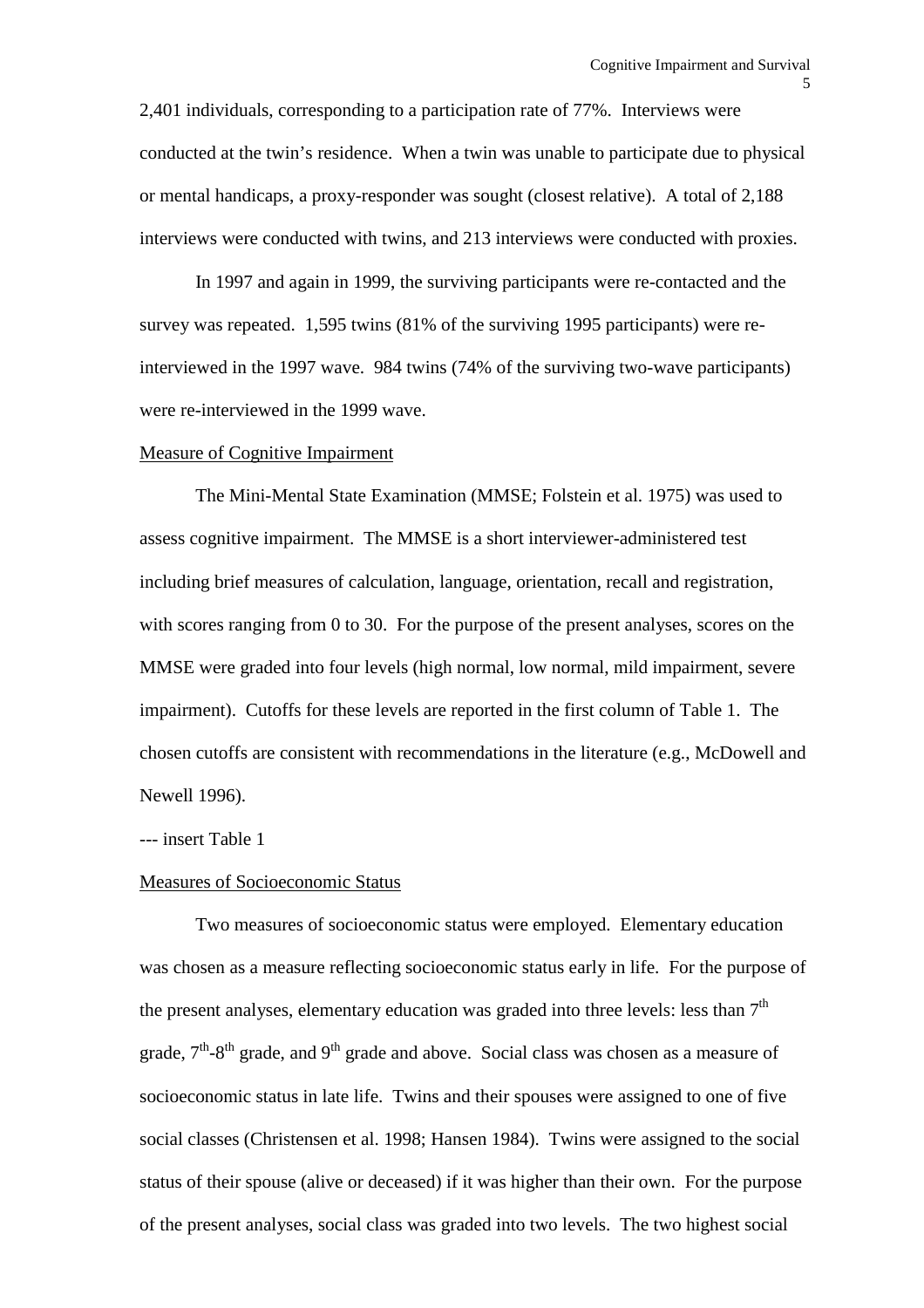classes were collapsed into level "high social class," the three lowest social classes were collapsed into level "low social class."

### Health Measures

Three measures of health were employed. The number of hospitalizations from 1977 to 1994 was used as an externally assessed measure of general health. The National Danish Discharge Registry comprises information on practically all discharges from somatic hospitals in Denmark. Hospital information was obtained for all but 123 of twins through register linkage (Christensen et al. 1999). The present study was based on hospitalization of the twins in the period from January 1, 1977, through December 31, 1994. The number of hospitalizations was graded into four levels ("0", "1 to 2", "3 to 5", and "6 or more" hospitalizations).

A composite measure of functional abilities was selected to measure persons' functional health status. The composite measure reflects physical strength, it is based on self-reports and comprises 11 items focusing on mobility and the ability to walk, run, climb stairs and carry weights (Christensen et al. 2000). For the purpose of the present analyses, scores of the composite measure were divided into four levels according to quarters of the performance distribution (< 25th percentile;  $\geq 25^{th}$  and < 50<sup>th</sup> percentile;  $\geq$  $50^{th}$  and  $\lt 75^{th}$  percentile;  $\geq 75^{th}$  percentile).

A single-item subjective health measure was used to assess self-rated health. Participants were asked, "Do you think that your health is generally excellent, good, acceptable, poor, or very poor?" For the purpose of the present analyses, participants' responses were divided into four levels ("excellent", "good", "acceptable", and "poor or very poor" health).

### Missing Values

Researchers studying cognitive function in older adults typically encounter a sizeable portion of missing data. It is unlikely that this type of missing data occurs at random. In dealing with missing values researchers have applied strategies such as listwise deletion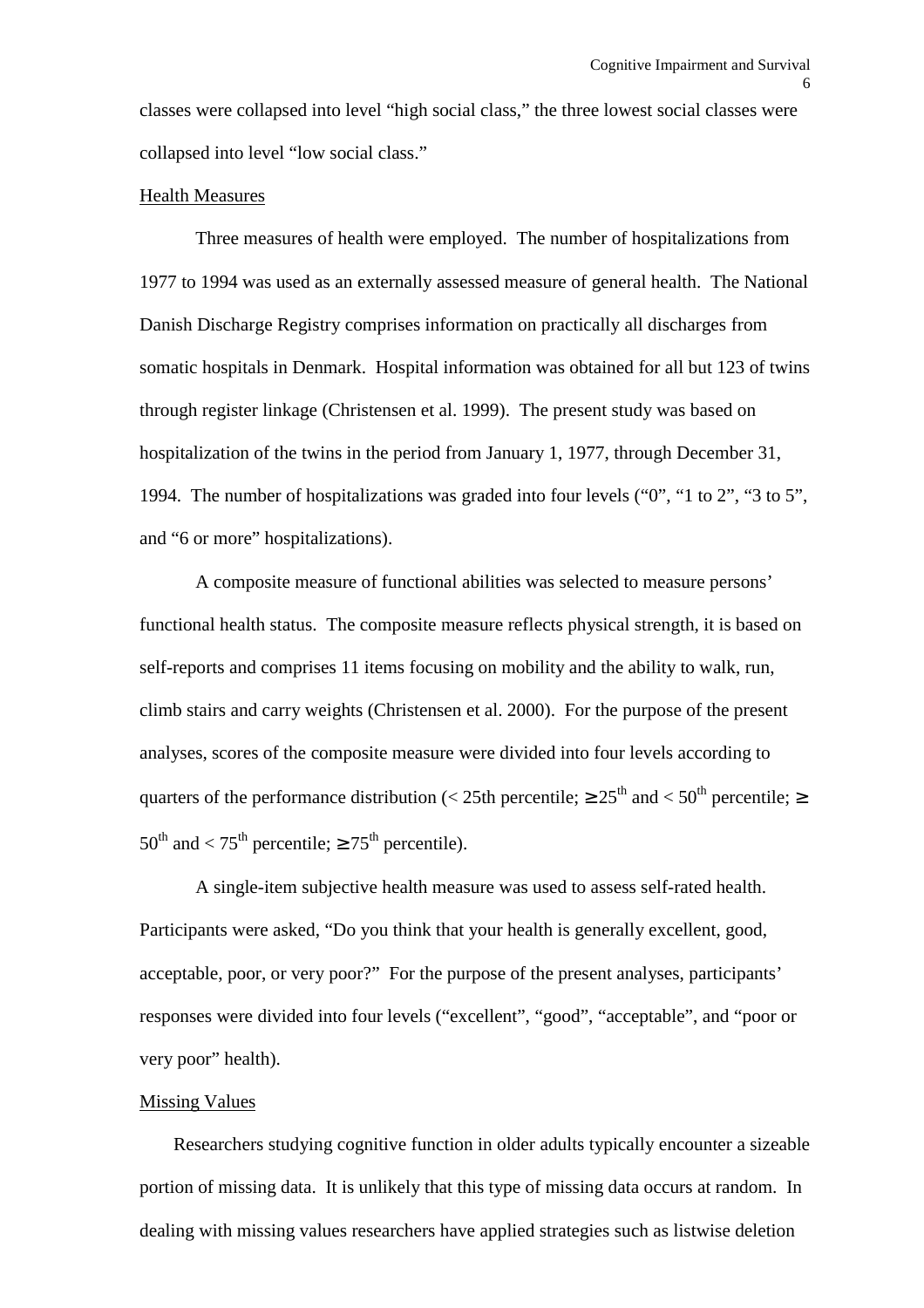or imputation of estimated values based on regression models. We chose a different approach with the goal to obtain an estimate of the mortality risk associated with incomplete data on the MMSE. Specifically, for the MMSE and for other risk factor we included an additional level comprising the persons with missing data on that factor. Inspection of the relative risk associated with missing MMSE provides an estimate of the degree to which incomplete data on the MMSE are related to mortality. Anstey et al. (2001) reported that having incomplete cognitive and sensory data was associated with an elevated mortality risk in persons aged 70 and older, suggesting that missing data are predictive of subsequent mortality. Consequently, we expected that persons with missing MMSE data would have an increased mortality risk when compared to persons with complete data.

### Mortality Follow-up

Mortality follow-up for all participants was conducted through register linkage with the Civil Registration System. 1154 individuals (48.1% of those with interview information in 1995) had died as of January 1, 2001, and their date of death was recorded.

### Procedure and Statistical Model

Cox proportional hazards regression models (Cox 1972) were evaluated for the effects of risk factors. We used the PHREG procedure (Allison 1995) from the SAS software package to estimate Cox regression models.

### **Results**

### Level of Cognitive Impairment and Survival

A first analysis focused on the bivariate association between level of cognitive impairment and mortality. From Model 1 in Table 1 it can be seen that the risk of death increased monotonically with decreasing level of cognitive function. Interestingly, those without an exam had the highest risk. These are the persons who participated by proxy or

7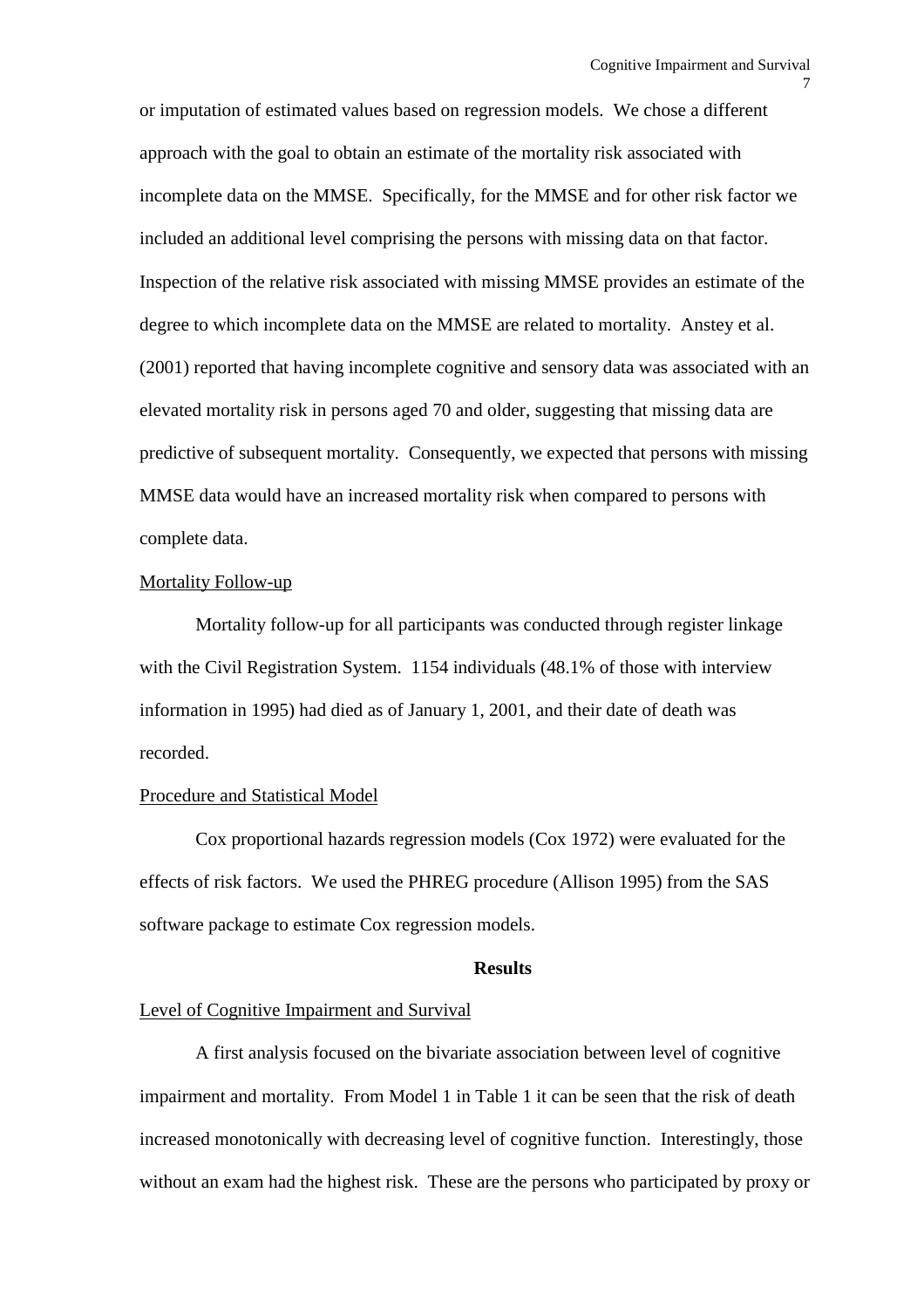refused to take the MMSE. Their mortality risk was more than five times higher when compared to person who scored in the "high normal" range.

We then inspected the relative risks obtained from a series of hierarchical models to gain insights into the pattern of association between cognitive impairment and mortality. Model 2 in Table 1 included statistical controls for age and sex. This adjustment reduced the relative risks associated with levels of cognitive impairment by about 20 to 25 percent. Model 3 in Table 1 additionally controlled for two measures reflecting socioeconomic status early and late in life (elementary education and social class, respectively). Relative risks associated with levels of cognitive impairment remained virtually unaltered, indicating the association between cognitive function and survival cannot be attributed to level of elementary education or social class.

In a next step we asked whether the association remains after controls for three health measures (hospitalizations between 1977 and 1994, functional abilities, and selfrated health). Adjustment for health measures reduced the relative risk by more than one half. It seems, then, that health factors are quite important when it comes to explaining the relation between cognitive function and mortality. However, it is noteworthy that even after adjustment for these health factors, cognitive impairment was still related to mortality, although the association was less pronounced.

In a final step we explored whether there were age and sex differences in the predictive pattern. We addressed this question by including interaction terms (age group x MMSE; sex x MMSE) in the regression model. Neither the interaction involving age group (ages 75-84 versus ages 85+) nor the interaction involving sex reached statistical significance. Thus it appears that the association between cognitive impairment and survival is similar for ages 75-84 and ages 85+, as well as for women and men.

It is known that genetic influences on cognitive function are substantial (McGue and Christensen 2001). There is also evidence that genetic factors affect length of life (Herskind et al. 1996; McGue et al. 1993). The analyses presented above included a sub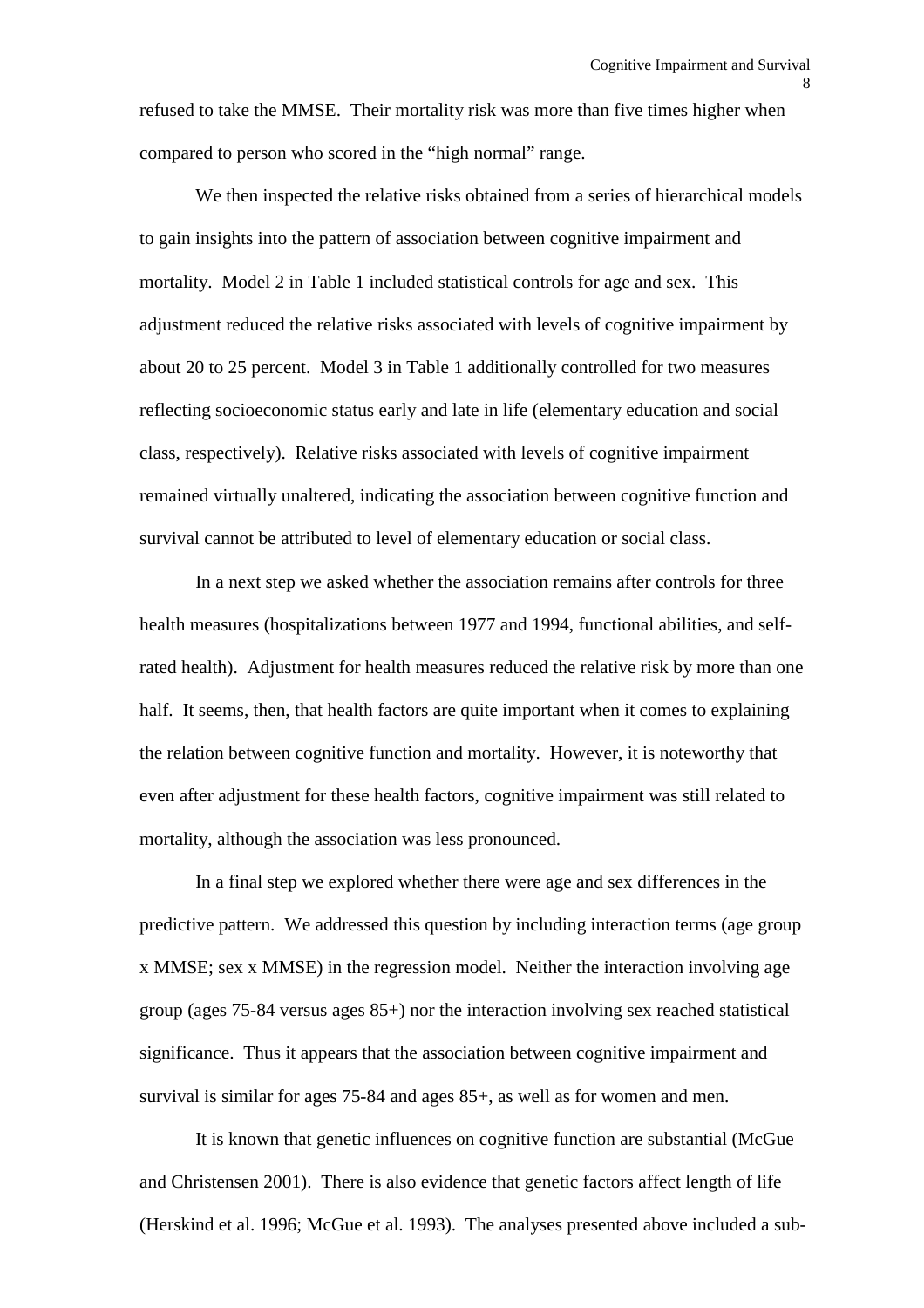sample of  $n = 480$  intact twin pairs and this sub-sample may have affected our estimates of the association between cognitive function and survival. We examined this issue in a set of separate analyses relying exclusively on unrelated twins. Specifically, for this set of analyses we randomly selected and omitted one twin from each intact twin pair. The relative risks obtained among 1,920 unrelated twins were very similar to relative risks observed in the full sample, suggesting that the inclusion of persons who share all or half of their genes did not artificially inflate the reported relative risks.

### Terminal Decline

We investigated patterns of terminal decline among 984 twins who participated in the first three waves of the Longitudinal Study of Aging Danish twins in 1995, 1997, and 1999. Complete data on the MMSE were available for 858 twins. 126 persons (12.8 percent of the three-wave participants) had missing MMSE data at one or more measurement occasions – these persons were not considered in the longitudinal analyses.

In a first step, we examined average MMSE performance separately for those who survived ( $n = 755$ ) and those who died ( $n = 103$ ) prior to January 2001. Figure 1 displays their average MMSE scores in 1995, 1997, and 1999. On average, there was some decline for both survivors and the deceased. However, the average decline in cognitive function was much more pronounced in those who died before the year 2001. This pattern fits well with the terminal decline hypothesis: there was modest decline in the survivors, but much steeper decline in those who were near to death.

### --- insert Figure 1

In a next step we moved from average performance to individual trajectories. We inspected plots of individual trajectories with the goal to find out whether there were clear-cut differences between the trajectories of the survivors as compared to those of the deceased. Figure 2 shows a plot of 50 randomly selected trajectories from the survivors and 50 randomly selected trajectories from the deceased. It can be seen that the trajectories of the survivors and the deceased did not differ in an obvious way. Rather it

9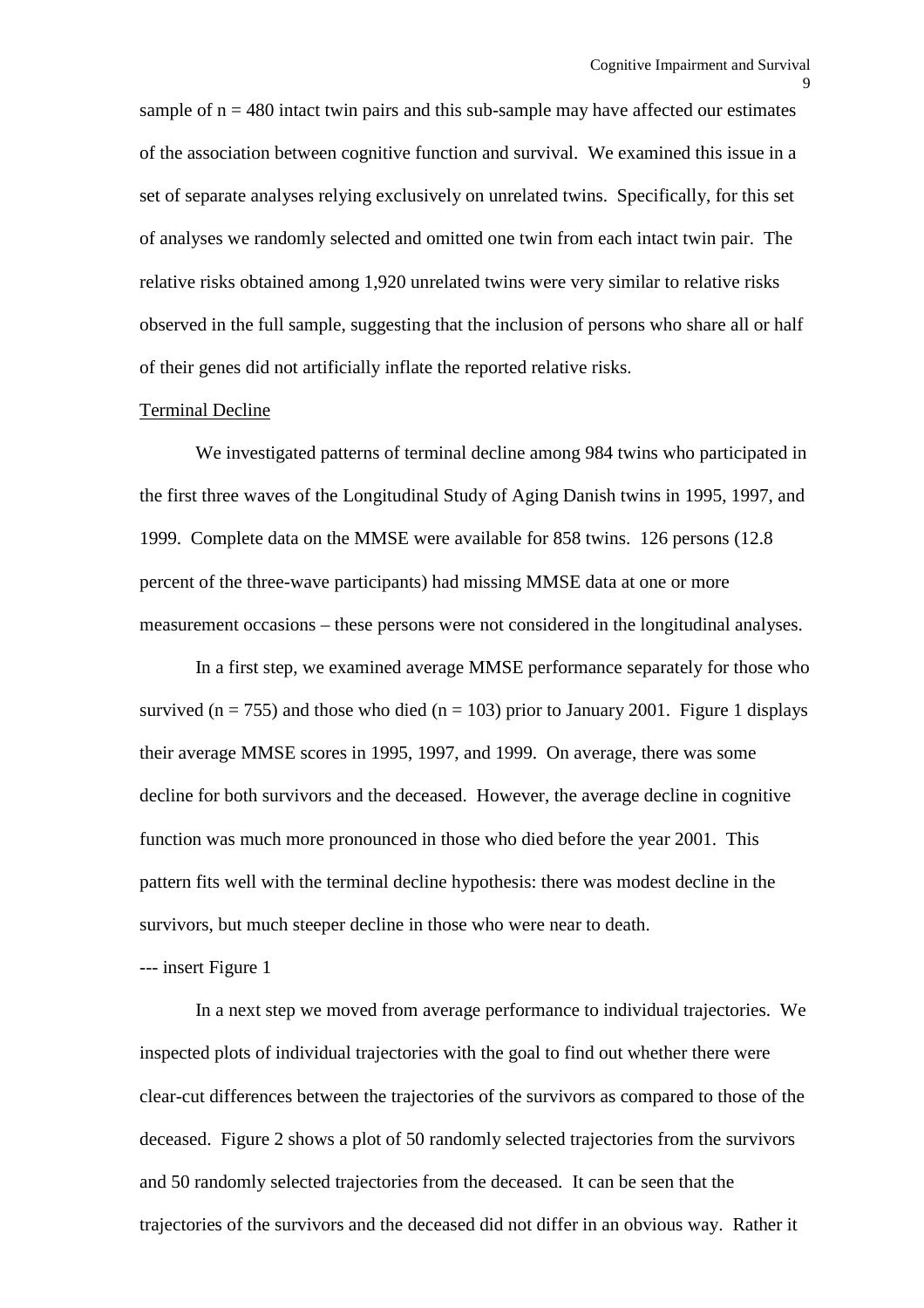appears that trajectories reflecting decline, maintenance, and even increase in cognitive function were present in both groups. This suggests that there were large inter-individual differences in intra-individual change among both survivors and the deceased.

## --- insert Figure 2

When it comes to the prediction of mortality, is it sufficient to know a person's cognitive status, or does information about the person's change in cognitive function improve the prediction? In order to address this question, we tried to summarize the slope of each twin's trajectory by a simple measure. Using data stemming from three measurement occasions it is possible in principle to investigate curvilinear patterns of change. However, we restricted our attention to a linear model of change, which is less dependent on chance fluctuations in the data. For each twin we calculated an average MMSE gain measure, obtained as the slope parameter of a linear regression of MMSE score on time-in-study (in years). Thus the MMSE gain measure reflects the individual's average rate-of-change in MMSE per year for the period from 1995 to 1999. We then used the MMSE gain measure to predict short-term mortality up to January 2001.

The MMSE gain measure was related to mortality risk (see Table 2). For every MMSE point gained per year, the mortality risk was lowered by 26 percent. Or, conversely, for every MMSE point lost per year, the risk of death was increased by 26 percent. This result remained unaltered when we statistically controlled for initial MMSE level in 1995, suggesting that decline in cognitive function was associated with mortality above and beyond initial level of function.

### --- insert Table 2

We then applied a harder test to assess the role of change in the prediction of mortality, involving adjustment for final MMSE level in 1999. This analysis was designed to investigate whether a history of decline in cognitive function is predictive of mortality above and beyond the *current* level of functioning. From Table 2 it can be seen final MMSE level in 1999 was associated with short-term mortality. Addition of the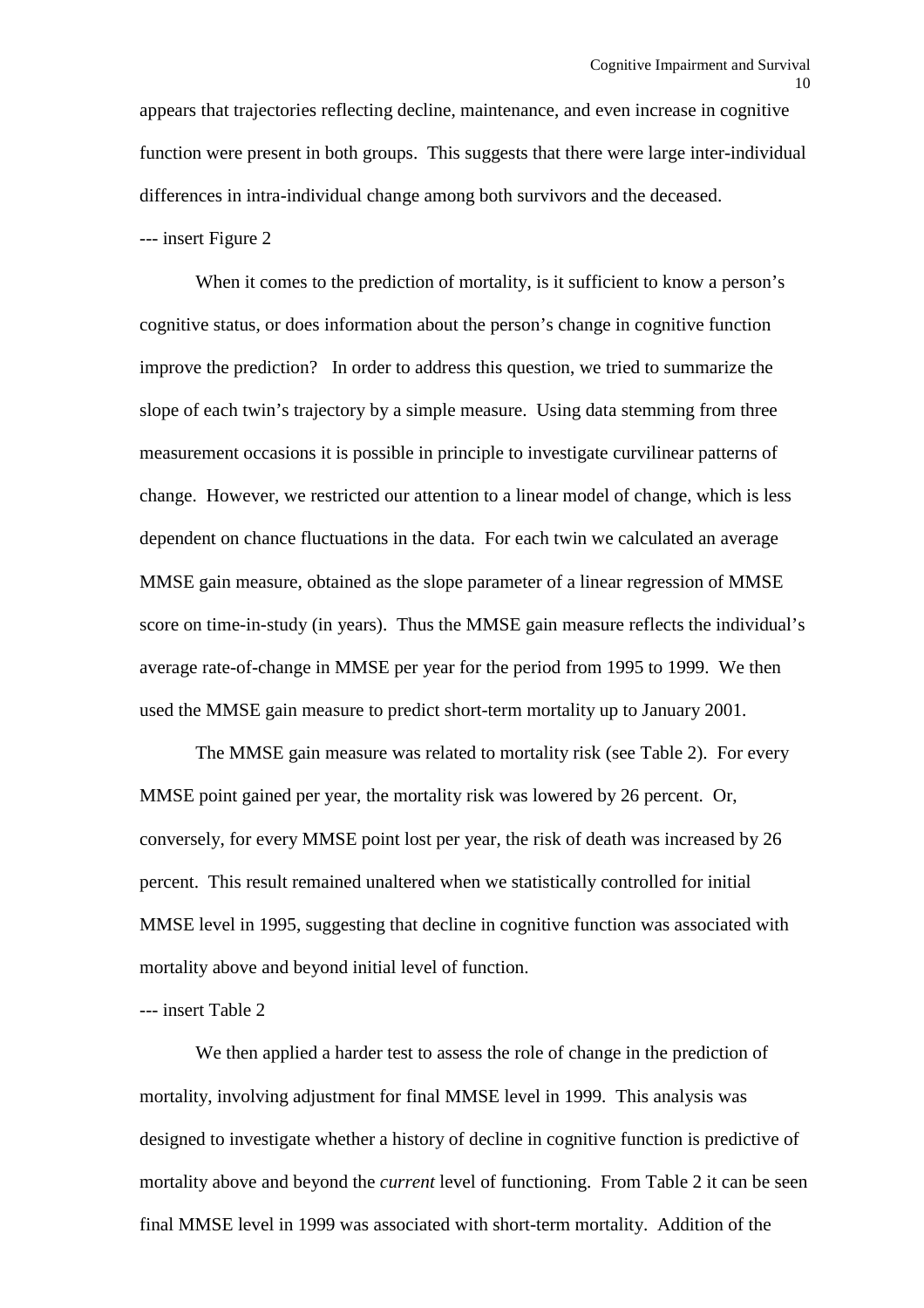MMSE gain measure did not significantly improve the prediction ( $\chi^2 = 1.1$ , df = 1, p > .05). However, it should be noted that final MMSE level in 1999 and MMSE gain were highly correlated ( $r = .77$ ,  $p < .01$ ). That is, individuals who experienced large declines in MMSE were also highly likely to score low at the final MMSE assessment. Thus it was very hard for MMSE gain to predict mortality beyond final assessment, despite the evidence for terminal decline (cf. Figure 1). Nevertheless, the analysis presented in Table 2 suggests that a history of decline in cognitive function was not associated with mortality above and beyond the current level of functioning. In sum, there was evidence that terminal decline in cognitive function occurred in some of the twins. Current level of cognitive function was associated with subsequent mortality, but a history of decline did not add to the prediction.

### **Discussion**

A number of recent research reports implicated higher levels of cognitive function as a predictor of survival (Anstey et al. 2001; Bassuk et al. 2000; Bosworth et al. 1999; Maier and Smith 1999; Neale et al. 2001; Smits et al. 1999; Whalley and Deary 2001). The present study replicated this finding in a sample of old and very old Danish twins. The Mini-Mental State exam was included as a screen for cognitive impairment with clinically relevant cutoffs. With decreasing level of cognitive function, mortality risk increased considerably. For example, individuals who were classified as severely impaired had a more than three times higher risk of dying compared to those who scored in the high normal range. A sizeable portion of this effect can be attributed to other known risk factors such as age and health status. After statistical controls for these other factors, the effects of cognitive impairment were reduced in their magnitude. However, it is noteworthy that cognitive function remained a significant and sizeable predictor of survival even after adjustments for these other factors.

Incomplete data on the MMSE was associated with a substantially increased risk of death. It seems likely that incomplete data is indicative of very poor cognitive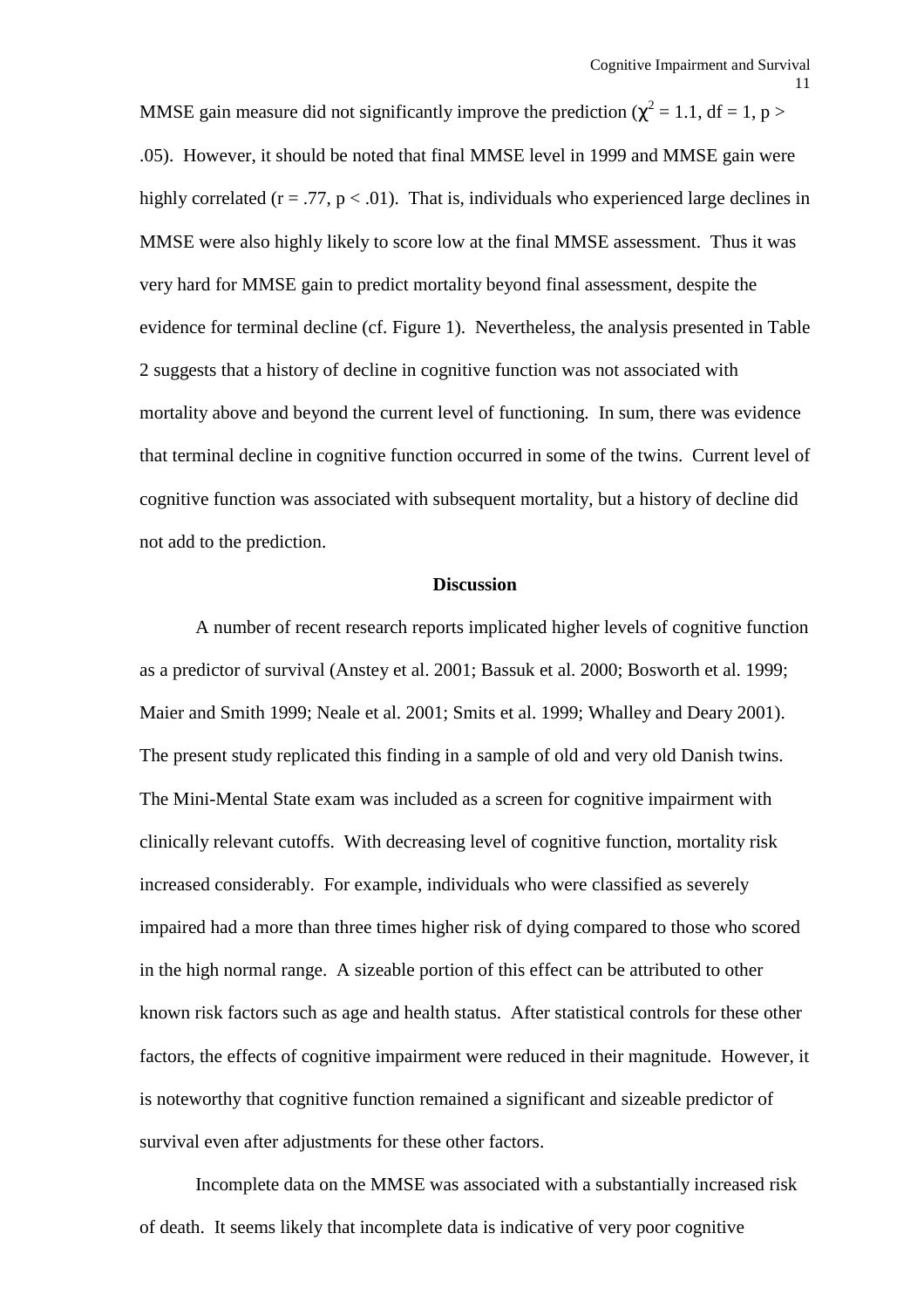function. In the present study, 89% of missing data on the MMSE occurred because some twins were unable to participate due to physical or mental handicaps and proxy responders were sought. Thus it is probably the case that the true association between cognitive function and survival is even more pronounced than was reported here.

There are several proposals in the literature attempting to explain why an association between cognitive function and survival is observed. Results from the present study suggest that the role of socioeconomic factors is negligible. We do not wish to dispute the importance of socioeconomic factors – they are clearly important with respect to inequalities in health and survival (Marmot et al. 1995). However, the association between cognitive impairment and mortality can probably not be attributed to individual differences in socioeconomic factors.

An alternative explanation for the link between cognitive function and survival focuses on the role of health. Physical health may affect both cognitive function and mortality (Berg, 1996), and the association between cognitive function and survival could be spurious. The present study lends some support to this proposal. Adjustment for three measures of health reduced the relative mortality risks associated with levels of cognitive function by more than one half. This suggests that the association can in part be attributed to health factors, although the etiologic mechanism remains to be specified.

Extensive and fine-grained models for measuring health status have been proposed (e.g., Idler 1992). It could be argued that controls for participants' health were not extensive enough in the present study, because only three measures of health were included. But then, the measures of health that were included were strongly related to survival, and nevertheless they did not eliminate the association between cognitive impairment and mortality. Moreover, in older adults chronological age is itself a substantial carrier of additional health information, and the link between cognitive function and survival was evident even after controls for both age and health measures. Thus, results from the present study suggest that cognitive function does make a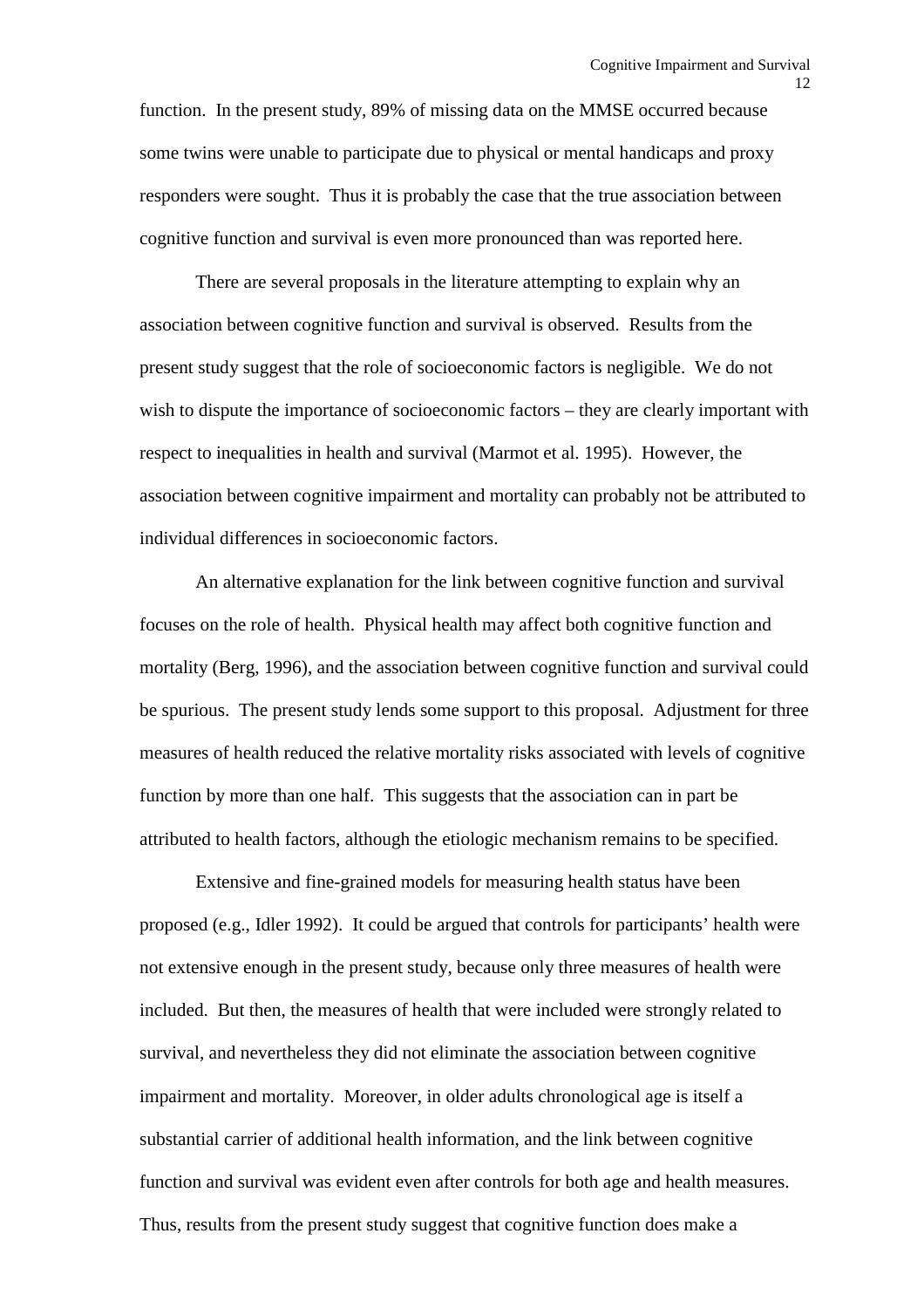difference in terms of survival, regardless of health. This conclusion is consistent with evidence from other studies that controlled for a large array of health measures (Smits et al. 1999) and physician-observed ICD diagnoses of illnesses (Maier and Smith, 1999).

If socioeconomic and health factors cannot fully account for the link between cognitive impairment and mortality, why do we observe this association? It is possible that cognitive impairment results in maladaptive everyday behavior, which in turn may increase individuals' risk of death. Everyday adaptive capacity comprises a large set of everyday behavior, practices, and routines, which are directly or indirectly related to health and, ultimately, to survival. For example, it is adaptive to keep health care appointments, to remember to take necessary medication, to maintain sound preventive care and nutrition, to recognize signs and symptoms of disease, to seek timely medical assistance, to operate electronic devices according to instructions, to obey traffic rules, and so forth. Cognitive impairment may compromise an individual's everyday adaptive capacity in many ways, thereby increasing the susceptibility to death from a variety of causes.

Many researchers recognized that behavioral adaptations may mediate the relation between cognitive function and survival (Bosworth et al. 1999; Swan et al. 1995). It would be interesting to know how much of the effect of cognitive function on survival is mediated through everyday behavioral adaptations. Unfortunately, it is very difficult to address this question empirically, because a comprehensive measure of everyday adaptive capacity has yet to be established. Some studies of cognition and mortality included a small set of health practices, such as smoking status or alcohol consumption (e.g., Bassuk et al. 2000; Swan et al. 1995). Health practices did not emerge as prominent mediators of the effect of cognition on survival. However, the true effect of behavioral adaptations was probably severely underestimated in these studies, because only few and select aspects of everyday adaptive capacity were measured.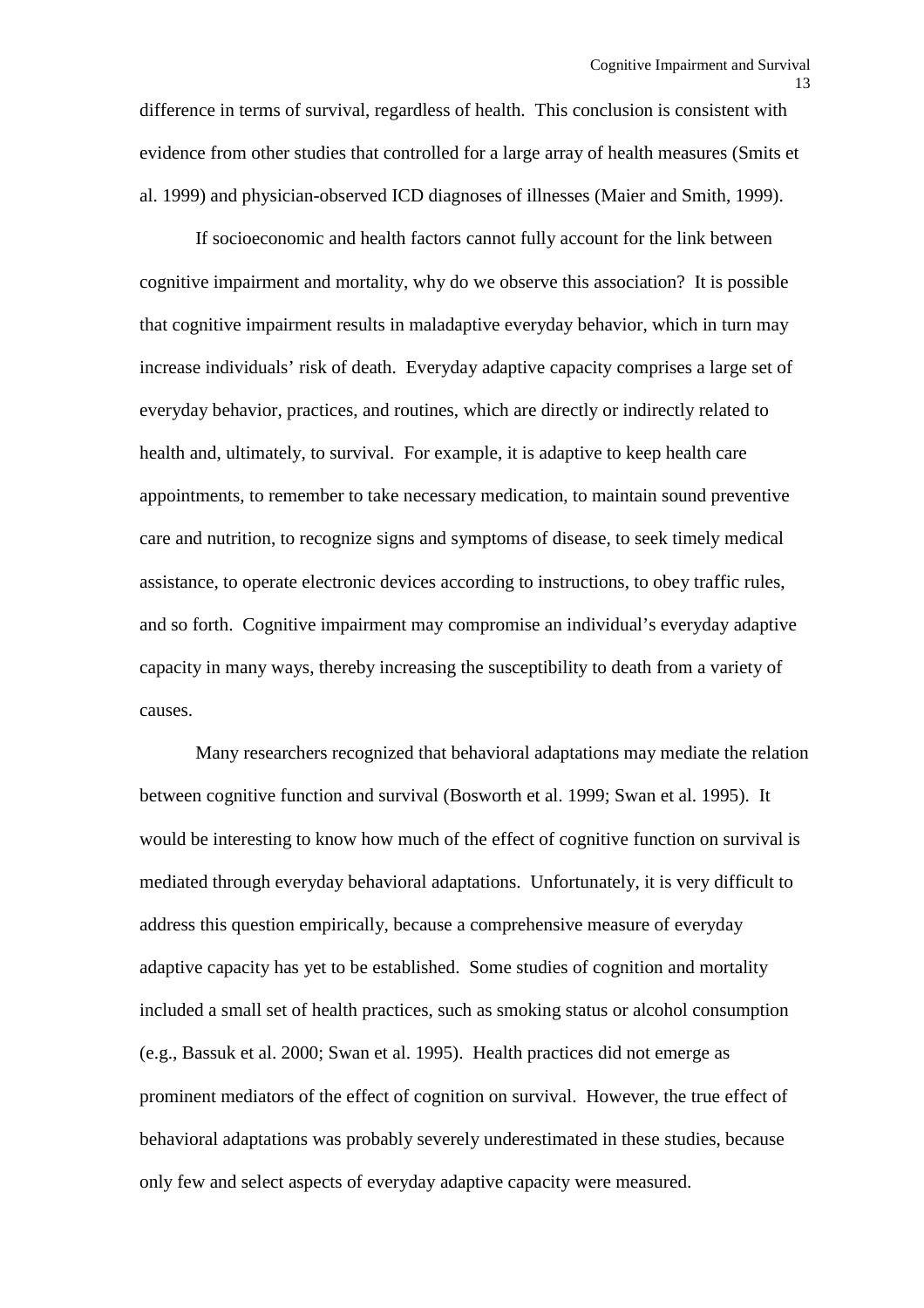Cognitive function appears to be a marker of the human organism's capacity to survive. It has often been suggested that terminal decline can account for some or all of this. In the present study we undertook several longitudinal analyses with the goal to clarify the relationship of terminal decline to mortality. Analyses comparing survivors and the deceased indicated a pattern consistent with the notion of terminal decline. On average, there was minor decline in the survivors and accelerated decline in the deceased. Inspection of individual trajectories, however, suggested that there is considerable interindividual variability in patterns of cognitive decline. Among all persons who were near to death, it appeared that some experienced terminal decline while others did not. Future research should seek to determine the factors that characterize those who experience terminal decline. In this context it might be interesting to examine whether terminal decline is more prevalent among certain causes of death such as Alzheimer's disease, cardiac disease, or stroke.

Cognitive decline was associated with higher mortality in this sample of Danish twins aged 75 years and older. Does cognitive decline confer an increased mortality risk above and beyond the level of functioning? This question is probably best addressed by choosing the resulting level of functioning as a comparison standard. We found that a history of cognitive decline did not confer an added mortality risk beyond the resulting level of function. That is, although there was evidence for terminal decline in this study, the decline per se did not signal an unfavorable prognosis not accounted for by the current level of functioning.

### **Conclusion**

 In a sample of Danish twins aged 75 and older, cognitive impairment was an independent predictor of 6-year mortality after statistical controls for age, sex, measures of socioeconomic status, and measures of health. Effects appeared to be similar in women and men, as well as for ages 75-84 and ages 85+. Incomplete data on the cognitive measure was associated with a substantially increased risk of death. There was evidence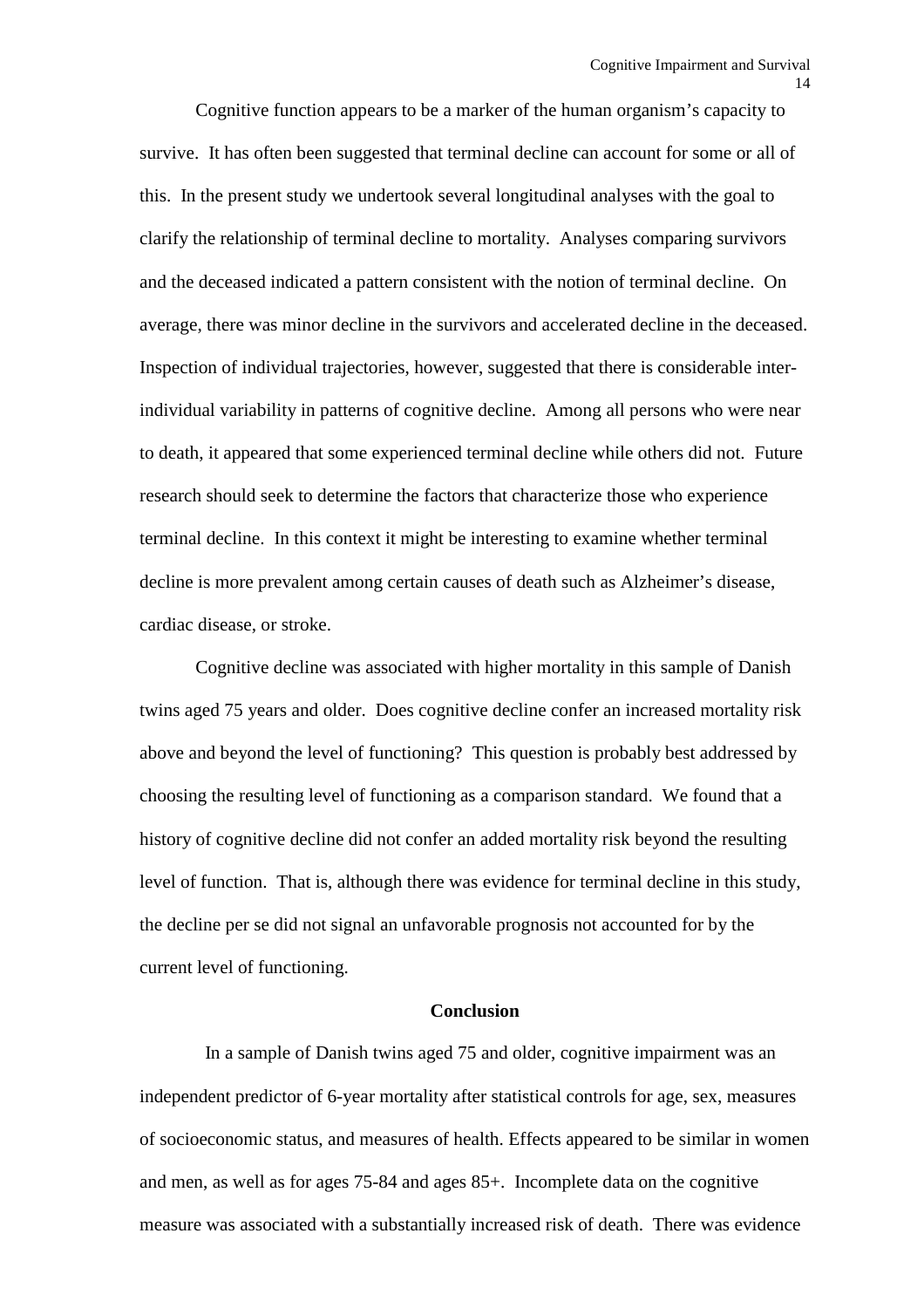that terminal decline in cognitive function was present among those who died. However, a history of decline did not predict mortality above and beyond current level of functioning.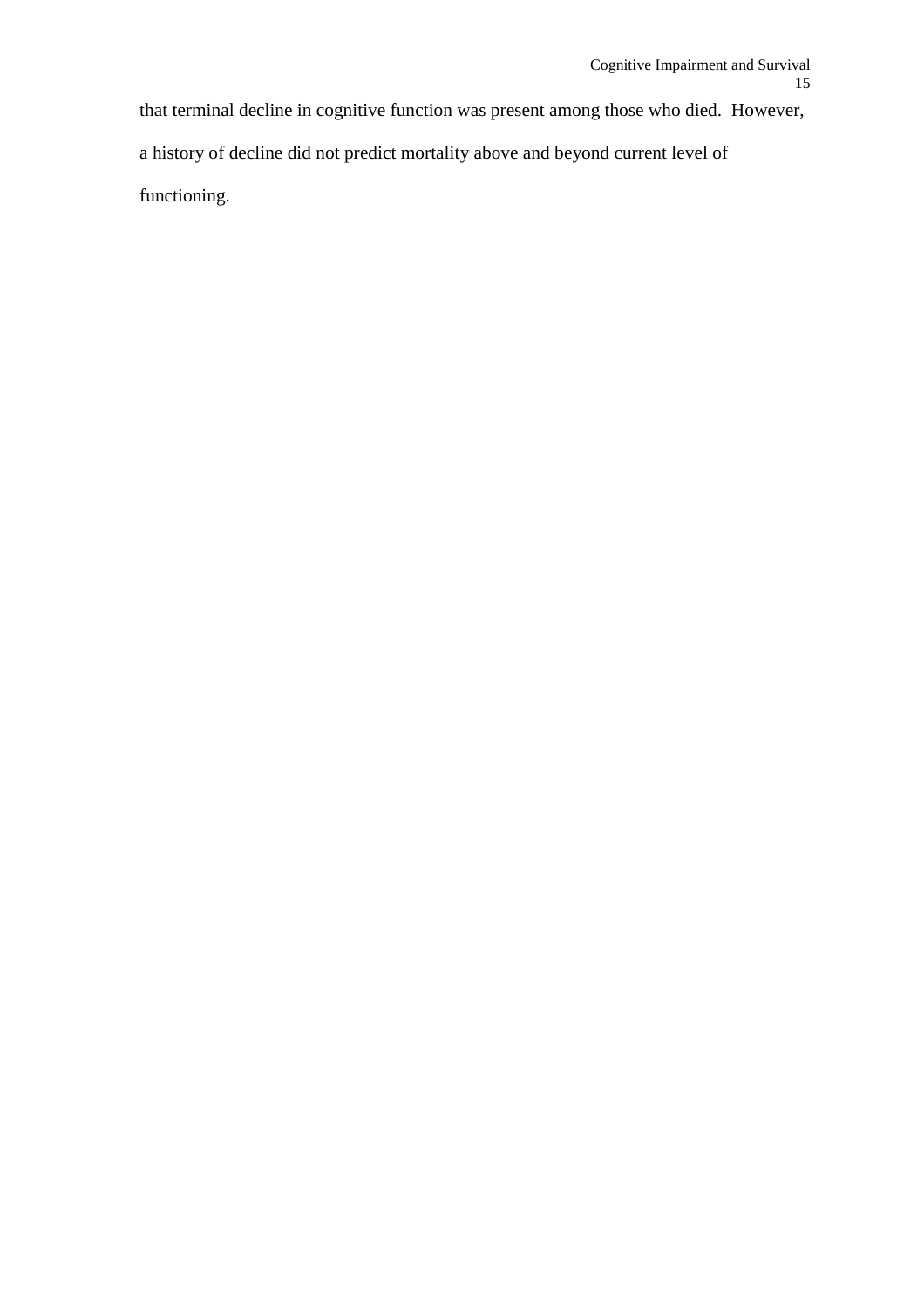### **References**

Allison PD (1995) Survival analysis using the SAS system: a practical guide. SAS Institute Inc, Cary

Anstey KJ, Luszcz MA, Giles LC, Andrews GR (2001) Demographic, health, cognitive, and sensory variables as predictors of mortality in very old adults. Psychol Aging 16: 3-11

Bassuk SS, Wypij D, Bergman LF (2000) Cognitive impairment and mortality in community-dwelling elderly. Am J Epidemiol 151: 676-688

Berg S (1996) Aging, behavior, and terminal decline. In: Birren JE, Schaie KW (eds) Handbook of the psychology of aging,  $4<sup>th</sup>$  edn. Academic Press, New York, pp 323-337

Bosworth HB, Schaie KW, Willis SL (1999) Cognitive and sociodemographic risk factors for mortality in the Seattle Longitudinal Study. J Gerontol B-Psychol 54: P272-P282

Christensen K, Gaist D, Jeune B, Vaupel JW (1998) A tooth per child? Lancet 352: 204

Christensen K, Holm NV, McGue M, Corder L, Vaupel JW (1999) A Danish population-based twin study on general health in the elderly. J Aging Health 11: 49-69

Christensen K, McGue M, Yashin A, Iachine I, Holm NV, Vaupel JW (2000) Genetic and environmental influences on functional abilities among Danish twins aged 75 years and older. J Gerontol A-Biol 55: M446-M452

Christensen K, Vaupel, JW (1996) Determinants of longevity: genetic, environmental, and medical factors. J Intern Med 240: 333-341

Cox DR (1972) Regression models and life tables (with discussion). J Roy Stat Soc B 34: 187-220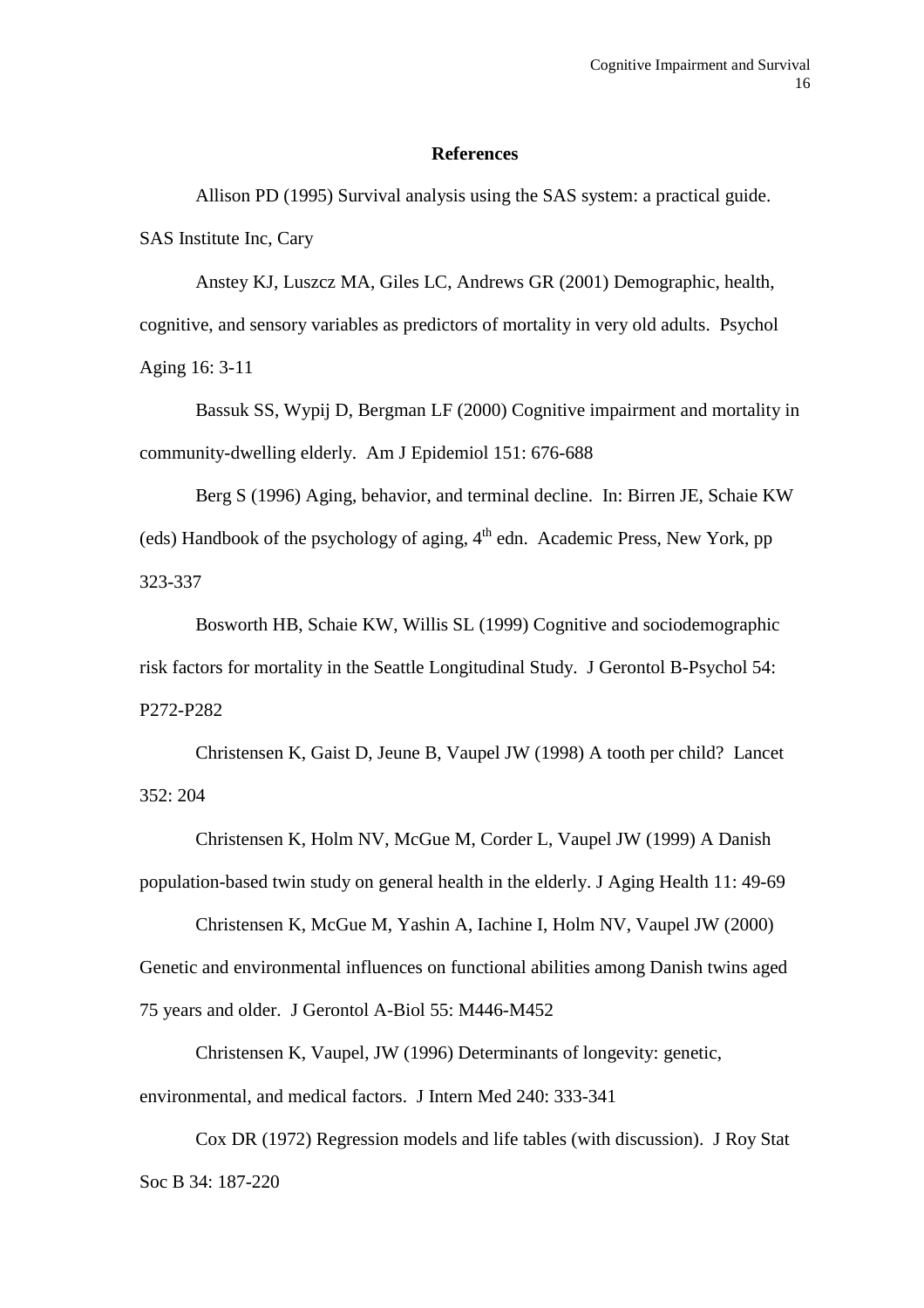Folstein MF, Folstein SE, McHugh PR (1975) "Mini-Mental State": a practical method for grading the cognitive state of patients for the clinician. J Psychiat Res 12: 189-198

Graham JE, Rockwood K, Beattie BL, Eastwood R, Gauthier S, Tuokko H, McDowell I (1997) Prevalence and severity of cognitive impairment with and without dementia in an elderly population. Lancet 349: 1793-1796

Hansen EJ (1984) Socialgrupper i Danmark. Socialforskninginstitutet, Copenhagen

Herskind AM, McGue M, Holm NV, Sorensen TIA, Harvald B, Vaupel JW (1996) The heritability of human longevity: a population-based study of 2872 Danish twin pairs born 1870-1900. Hum Genet 97: 319-323

Idler EL (1992) Self-assessed health and mortality: A review of studies. In: Maes S, Leventhal H, Johnston M (eds) International Review of Health Psychology, Wiley, New York, pp. 33-54

Kleemeier R (1962) Intellectual changes in the senium. Proceedings of the Social Statistics Section of the American Statistical Association 1: 290-295

Kitagawa EM, Hauser PM (1973) Differential mortality in the United States: a study in socioeconomic epidemiology. Harvard University Press, Cambridge

Lindenberger U, Baltes PB (1997) Intellectual functioning in old and very old age: cross-sectional results from the Berlin Aging Study. Psychol Aging 12: 410-432

Maier H, Smith J (1999) Psychological predictors of mortality in old age. J Gerontol B-Psychol 54: P44-P54

Marmot M, Bobak M, Davey Smith G (1995) Explanations for social inequalities in health. In: Amick BC, Levine S, Tarlov AR, Walsh D (eds) Society and health, Oxford University Press, New York, pp. 172-210

McDowell I, Newell C (1996) Measuring health: a guide to rating scales and questionnaires. Oxford University Press, New York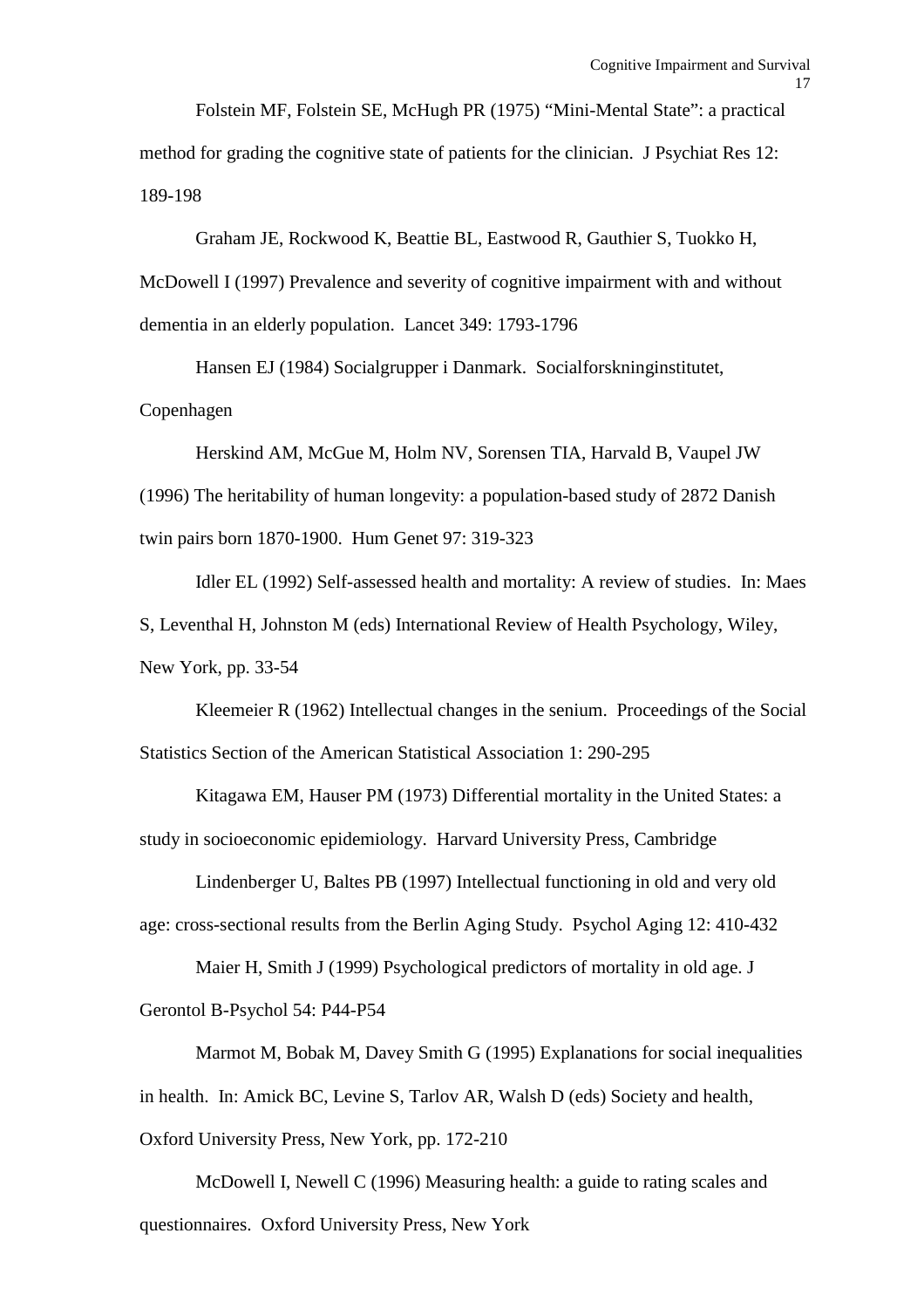McGue M, Christensen K (2001) The heritability of cognitive functioning in very old adults: evidence from Danish twins aged 75 years and older. Psychol Aging 16: 272- 280.

McGue M, Vaupel JW, Holm N, Harvald B (1993) Longevity is moderately heritable in a sample of Danish twins born 1870-1880. J Gerontol 48: B237-B244

Neale R, Brayne C, Johnson AL (2001) Cognition and survival: an exploration in a large multicentre study of the population aged 65 years and over. Int J Epidemiol 30: 1383-1388

Siegler IC (1975) The terminal drop hypothesis: Fact or artifact? Exp Aging Res 1: 169-185

Small BJ, Bäckman L (1999) Time to death and cognitive performance. Curr Dir Psychol Sci 8: 168-172

Smits CHM, Deeg DJH, Kriegsman DMW, Schmand B (1999) Cognitive functioning and health as determinants of mortality in an older population. Am J Epidemiol 150: 978-986

Swan GE, Carmelli D, LaRue A (1995) Performance on the digit symbol substitution test and 5-year mortality in the Western Collaborative Group Study. Am J Epidemiol 141: 32-40

Van Boxtel MP, Buntinx F, Houx PJ, Metsemakers JF, Knotterus A, Jolles J (1998) The relation between morbidity and cognitive performance in a normal aging population. J Gerontol A-Biol 53: M147-M154

Whalley LJ, Deary IJ (2001) Longitudinal cohort study of childhood IQ and survival up to age 76. Brit Med J 322: 819-822.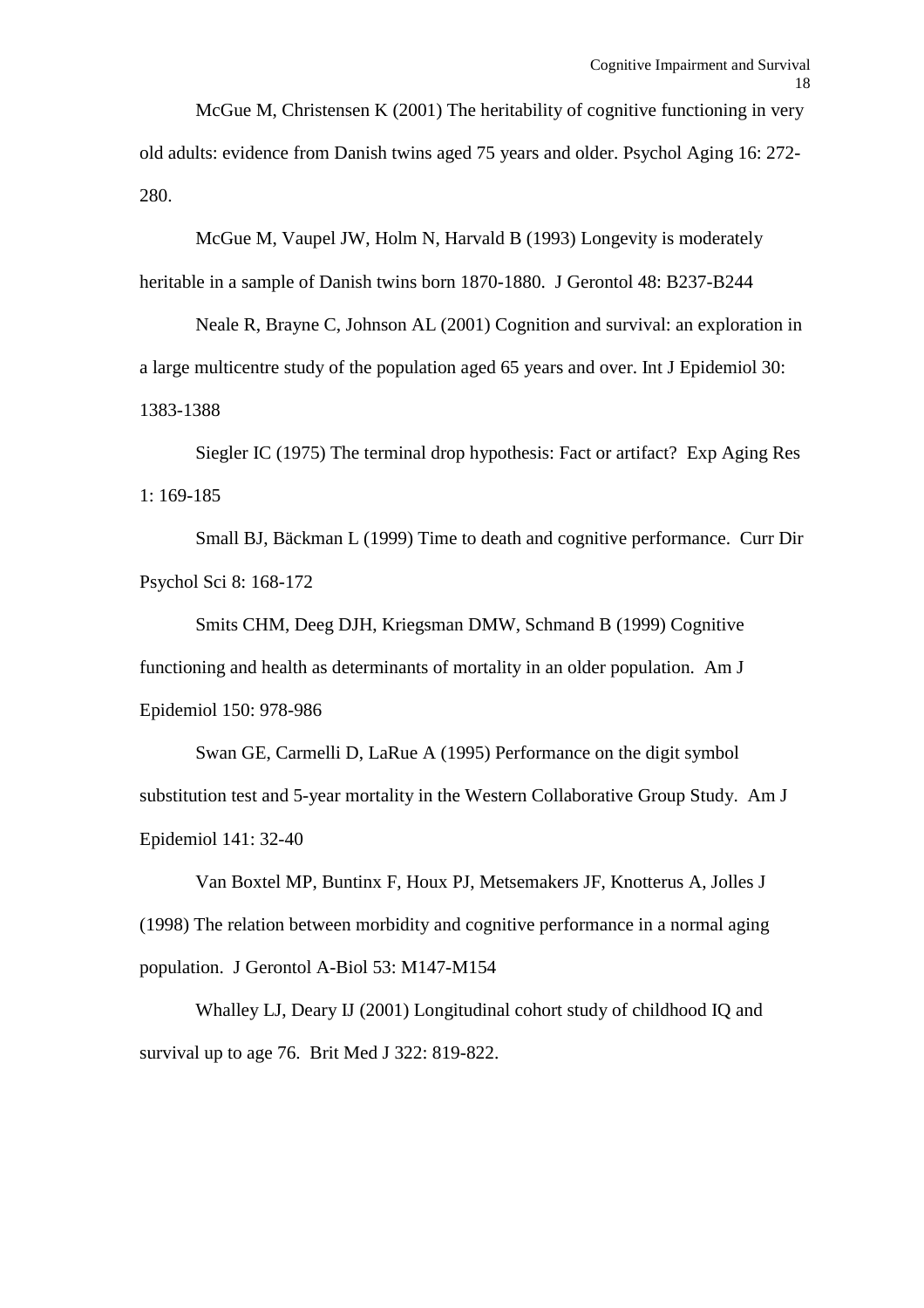# **Author Note**

The Longitudinal Study of Aging Danish Twins is supported by the U.S. National

Institute on Aging research grant NIA-P01-AG08761 and the Danish National Research

Foundation. Data are available for other researchers. Please see

http://www.pubpol.duke.edu/centers/ppa/index.html for details.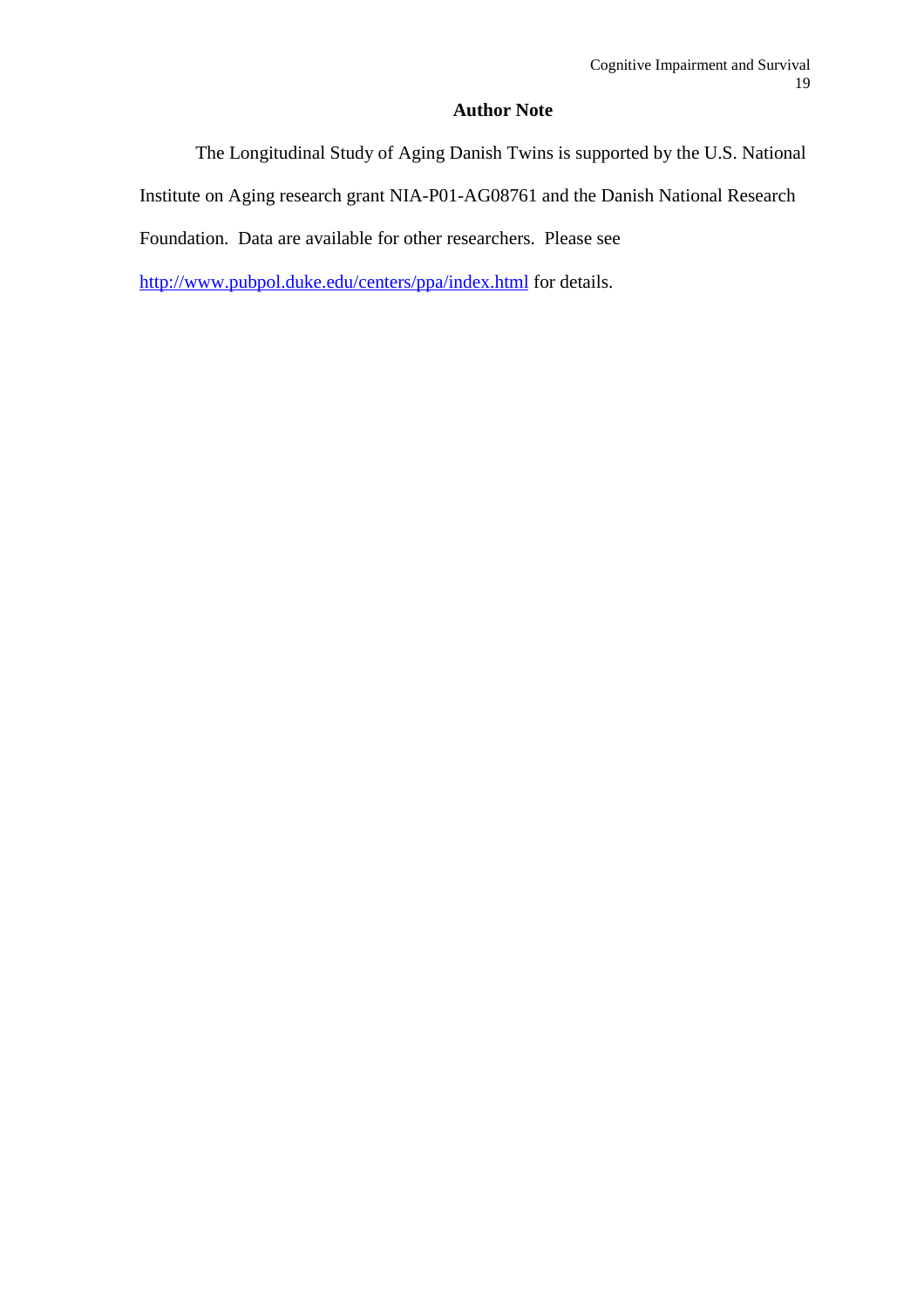## Table 1

Percentages and number of people who died until 2001, by level of cognitive impairment, and association of cognitive impairment with mortality among a sample of 2,401 persons who participated in the Longitudinal Study of Aging Danish Twins in 1995.

|                                          |              |                  |     |                                      |               | Relative risk adjusted for                   |               |                                                    |               |                                            |               |
|------------------------------------------|--------------|------------------|-----|--------------------------------------|---------------|----------------------------------------------|---------------|----------------------------------------------------|---------------|--------------------------------------------|---------------|
|                                          |              | Persons who died |     | Unadjusted (Model $1$ ) <sup>a</sup> |               | Age and sex<br>$\text{(Model 2)}^{\text{b}}$ |               | Age, sex, and SES<br>$\text{(Model 3)}^{\text{c}}$ |               | Age, sex, SES, and<br>health (Model $4)^d$ |               |
| Mini-Mental State Exam                   | Total<br>no. | $\%$             | No. | RR                                   | 95% CI        | <b>RR</b>                                    | 95% CI        | <b>RR</b>                                          | 95% CI        | RR                                         | 95% CI        |
|                                          |              |                  |     |                                      |               |                                              |               |                                                    |               |                                            |               |
| High normal $(28-30)$                    | 637          | 31.1             | 198 |                                      |               |                                              |               |                                                    |               |                                            |               |
| Low normal $(24-27)$                     | 844          | 40.2             | 339 | 1.38                                 | $1.16, 1.64*$ | 1.27                                         | $1.07, 1.52*$ | 1.29                                               | $1.08, 1.53*$ | 1.11                                       | 0.93, 1.33    |
| Mild impairment (18-23)                  | 494          | 55.9             | 276 | 2.23                                 | 1.86, 2.68*   | 1.84                                         | $1.53, 2.22*$ | 1.86                                               | 1.54, 2.26*   | 1.35                                       | $1.11, 1.65*$ |
| Severe impairment $(\langle 18 \rangle)$ | 186          | 75.3             | 140 | 3.77                                 | $3.03, 4.68*$ | 2.92                                         | $2.34, 3.65*$ | 2.96                                               | $2.35, 3.73*$ | 1.71                                       | 1.35, 2.18*   |
| Missing                                  | 240          | 83.8             | 201 | 5.65                                 | $4.63, 6.88*$ | 4.70                                         | $3.84, 5.77*$ | 4.70                                               | $3.79, 5.83*$ | 1.67                                       | 0.96, 2.89    |

Note.  $RR =$  relative risk;  $CI =$  confidence interval.

<sup>a</sup> Relative risks were obtained from a Cox regression model including the Mini-Mental State Exam.

<sup>b</sup> Relative risks were obtained from a Cox regression model including the Mini-Mental State exam, age at interview, and sex.

<sup>c</sup> Relative risks were obtained from a Cox regression model including the Mini-Mental State exam, age at interview, sex, elementary education, and social class.

<sup>d</sup> Relative risks were obtained from a Cox regression model including the Mini-Mental State exam, age at interview, sex, elementary education, social class, hospitalizations 1977-1994, functional abilities, and self-rated health.

\*  $p < .01$ .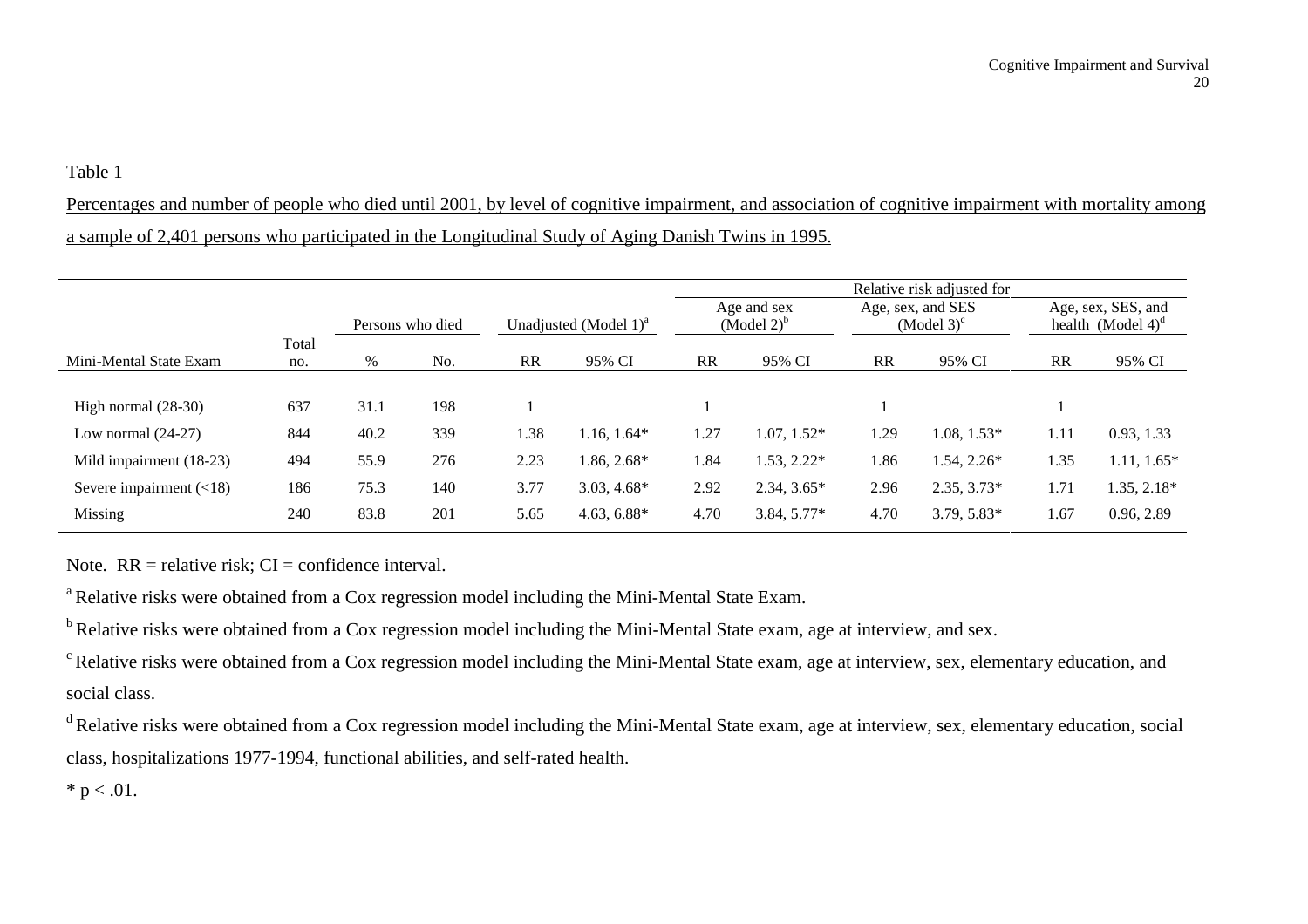Table 2

Mortality risk until 2001 associated with initial MMSE in 1995, final MMSE in 1999, and change in MMSE among a sample of 858 persons who participated in the first three waves of the Longitudinal Study of Aging Danish Twins from 1995 to 1999.

|                              | Unadjusted <sup>a</sup> |               |      | Change and initial<br>level <sup>b</sup> | Change and final<br>level <sup>c</sup> |            |  |
|------------------------------|-------------------------|---------------|------|------------------------------------------|----------------------------------------|------------|--|
| Risk factor                  | <b>RR</b>               | 95% CI        | RR   | 95% CI                                   | <b>RR</b>                              | 95% CI     |  |
| MMSE gain per year 1995-1999 | 0.74                    | $0.65, 0.85*$ | 0.74 | $0.65, 0.85*$                            | 0.87                                   | 0.68, 1.13 |  |
| Initial MMSE in 1995         | 0.97                    | 0.92, 1.03    | 0.96 | 0.91, 1.02                               |                                        |            |  |
| Final MMSE in 1999           | 0.93                    | $0.91, 0.96*$ |      |                                          | 0.96                                   | 0.91, 1.01 |  |

Note.  $RR =$  relative risk;  $CI =$  confidence interval.

<sup>a</sup> Unadjusted relative risks were obtained from a separate Cox regression model for each risk factor, that is, excluding other factors.

<sup>b</sup> Relative risks were obtained from a Cox regression model including MMSE gain per year 1995-1999 and initial MMSE in 1995.

<sup>c</sup> Relative risks were obtained from a Cox regression model including MMSE gain per year 1995-1999 and final MMSE in 1999.

 $* p < .01.$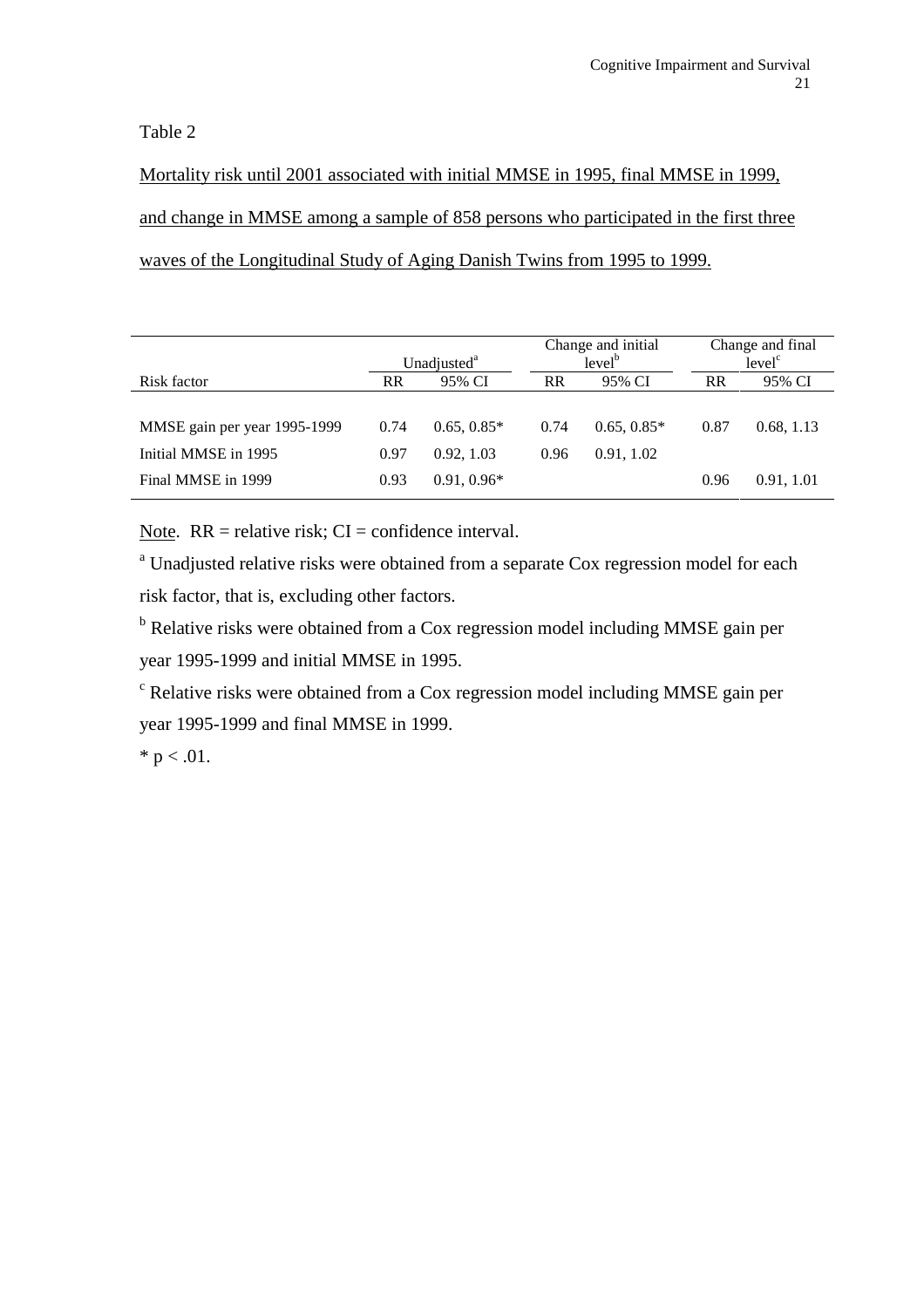# **Figure Captions**

Figure 1. Average MMSE-score and 95 percent confidence interval by year and vital status in 2001 among 858 persons who participated in the first three waves of the Longitudinal Study of Aging Danish Twins from 1995 to 1999.

Figure 2. 100 randomly selected intra-individual trajectories of cognitive function. Each line denotes the trajectory of a person. Survivors are shown in blue, the deceased in red.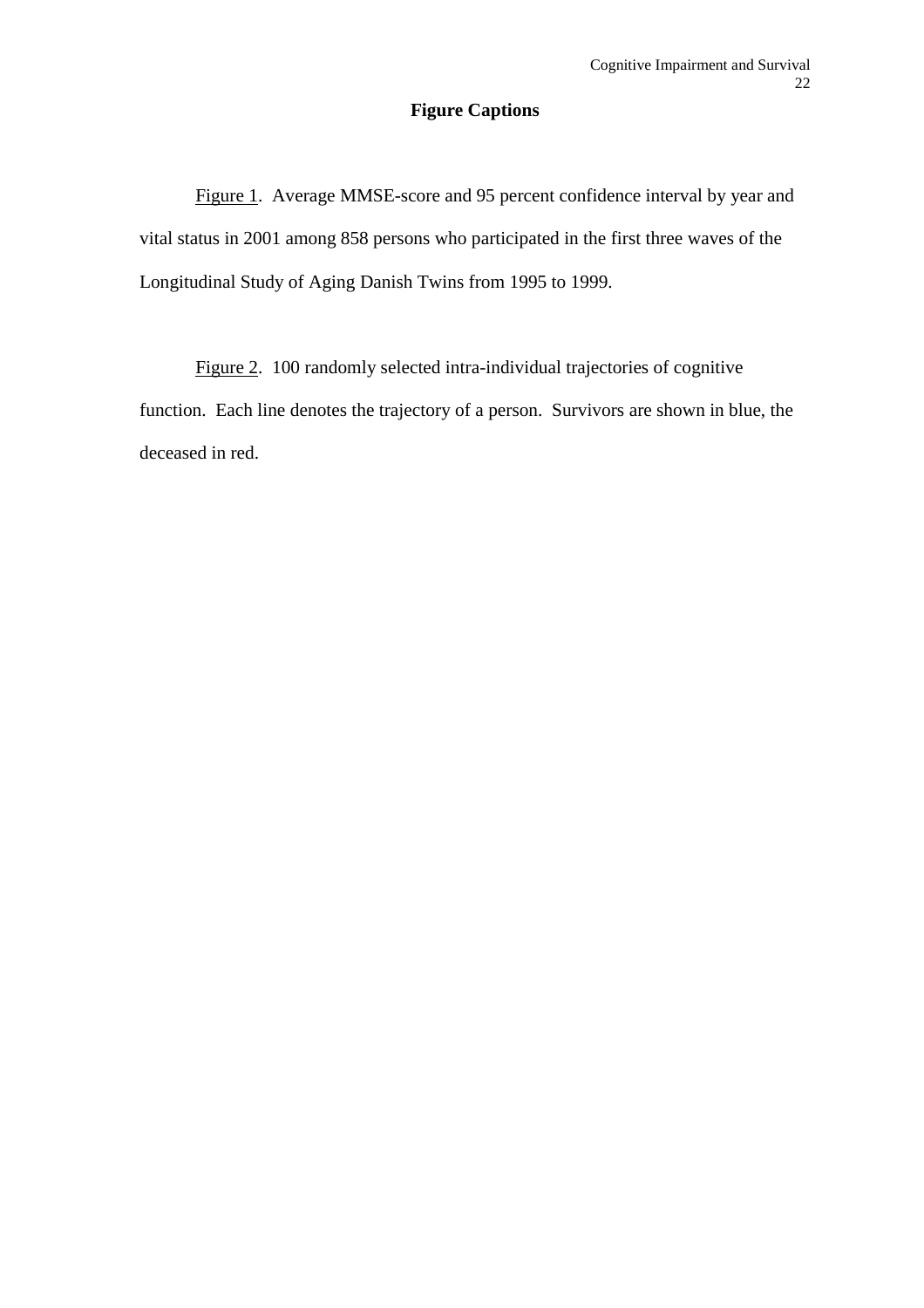